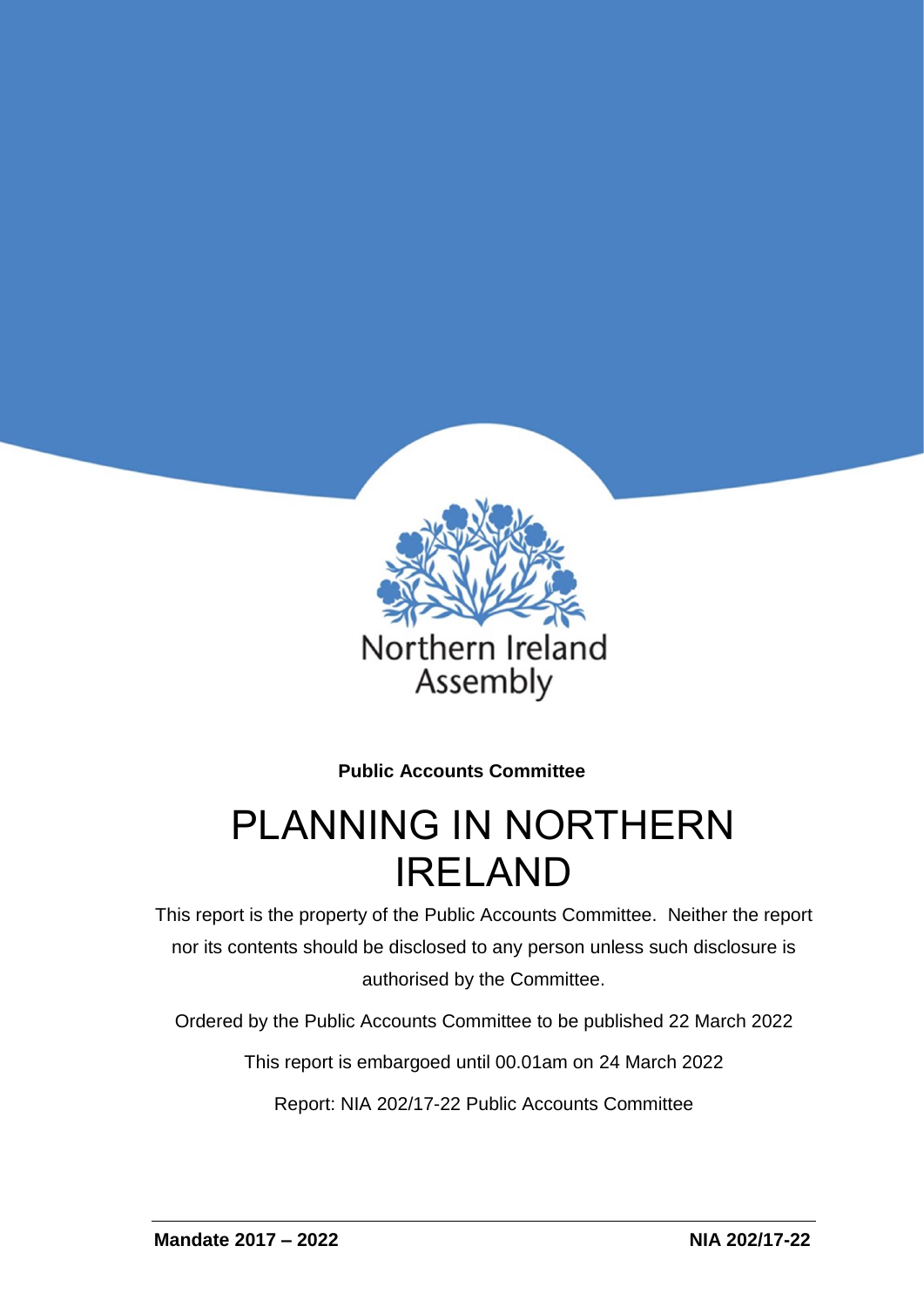# **Contents**

| No one has been willing to take responsibility for the overall performance of the planning system  17            |  |
|------------------------------------------------------------------------------------------------------------------|--|
| Progress on Local Development Plans has been slow and the Department's input has led to further delays  18       |  |
| There is a lack of transparency around key decision-making processes, undermining confidence in the planning     |  |
| Members of the public feel excluded from planning and more meaningful access to the system is needed 21          |  |
|                                                                                                                  |  |
|                                                                                                                  |  |
|                                                                                                                  |  |
| The current funding model does not recognise the value of the planning system and is not financially sustainable |  |
|                                                                                                                  |  |
|                                                                                                                  |  |
|                                                                                                                  |  |
|                                                                                                                  |  |
|                                                                                                                  |  |
|                                                                                                                  |  |
|                                                                                                                  |  |
|                                                                                                                  |  |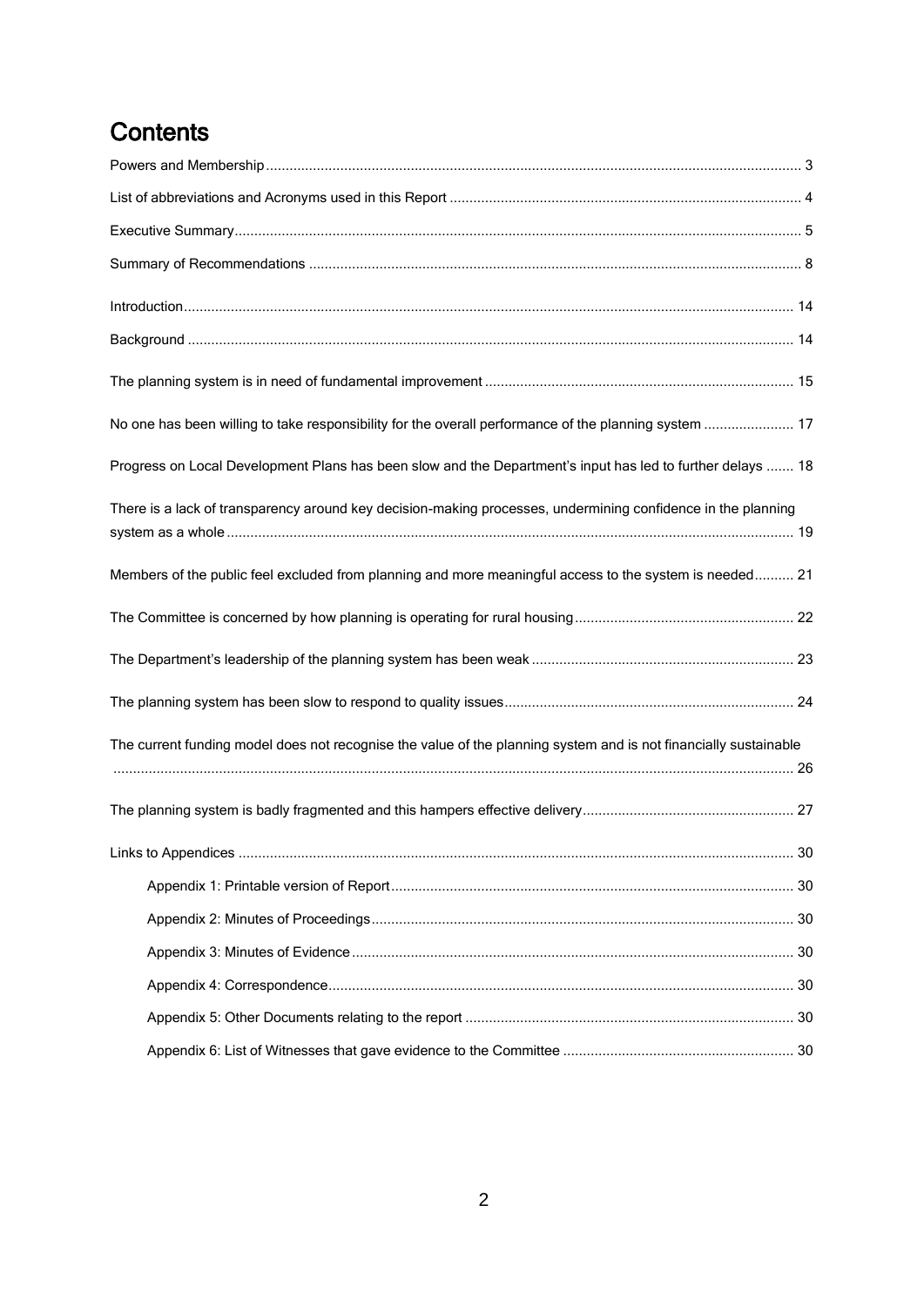# <span id="page-2-0"></span>Powers and Membership

The Public Accounts Committee is a Standing Committee established in accordance with Standing Orders under Section 60(3) of the Northern Ireland Act 1998. It is the statutory function of the Public Accounts Committee to consider the accounts, and reports on accounts laid before the Assembly.

The Public Accounts Committee is appointed under Assembly Standing Order No. 56 of the Standing Orders for the Northern Ireland Assembly. It has the power to send for persons, papers and records and to report from time to time. Neither the Chairperson nor Deputy Chairperson of the Committee shall be a member of the same political party as the Minister of Finance or of any junior minister appointed to the Department of Finance.

The Committee has 9 members, including a Chairperson and Deputy Chairperson, and a quorum of five members. The membership of the Committee is as follows:

> Chairperson: Mr William Humphrey MLA Deputy Chairperson: Mr Roy Beggs MLA

| Mr Andrew Muir MLA <sup>2</sup>    | Mr Cathal Boylan MLA  |
|------------------------------------|-----------------------|
| Mr Maolíosa McHugh MLA             | Ms Órlaithí Flynn MLA |
| Mr William Irwin MLA <sup>14</sup> | Mr David Hilditch MLA |
| Ms Cara Hunter MLA 35              |                       |

With effect from 17 February 2020 Mr Harry Harvey replaced Mr Gary Middleton With effect from 31 March 2020 Mr Andrew Muir replaced Mr Trevor Lunn With effect from 19 May 2020 Mr Matthew O'Toole replaced Mr John Dallat With effect from 21 June 2021 Mr William Irwin replaced Mr Harry Harvey With effect from 18 October 2021 Ms Cara Hunter replaced Mr Matthew O'Toole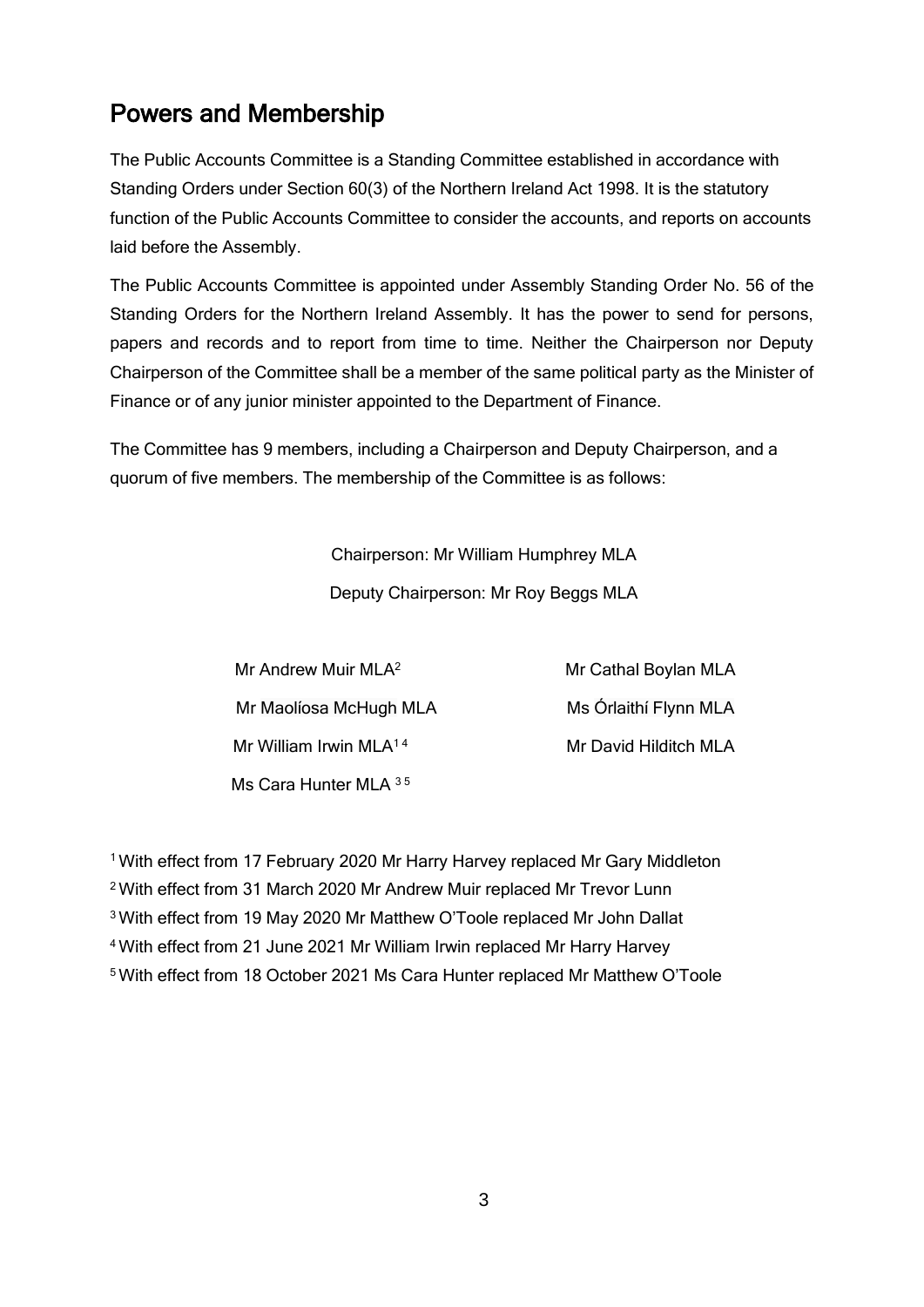# <span id="page-3-0"></span>List of Abbreviations and Acronyms used in this Report

| C&AG          | <b>Comptroller and Auditor General</b>                    |
|---------------|-----------------------------------------------------------|
| <b>DAERA</b>  | Department for Agriculture, Environment and Rural Affairs |
| Dfl           | Department for Infrastructure                             |
| <b>NIAO</b>   | Northern Ireland Audit Office                             |
| <b>NILGA</b>  | Northern Ireland Local Government Association             |
| <b>PAC</b>    | <b>Public Accounts Committee</b>                          |
| <b>PAN</b>    | <b>Planning Advice Note</b>                               |
| <b>SOLACE</b> | Society of Local Authority Chief Executives               |
| <b>SPPS</b>   | <b>Strategic Planning Policy Statement</b>                |
| The Act       | Planning Act (NI) 2011                                    |
| The Committee | <b>Public Accounts Committee</b>                          |
| <b>LDP</b>    | <b>Local Development Plan</b>                             |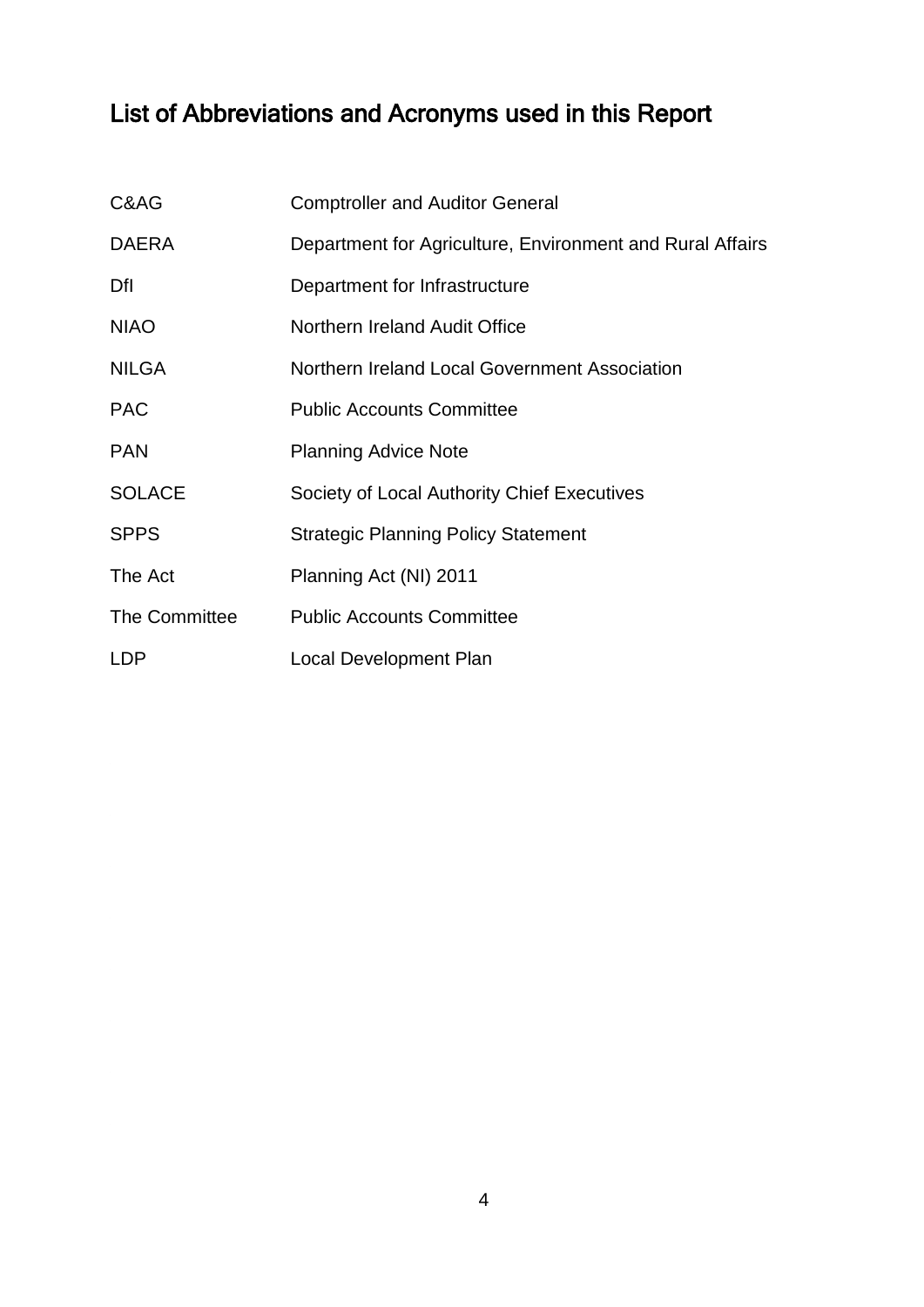## <span id="page-4-0"></span>Executive Summary

- 1. The Public Accounts Committee (the Committee) met on 10, 17 and 24 February and 10 March 2022 to consider the Northern Ireland Audit Office's (NIAO) report "Planning in Northern Ireland". The main witnesses were:
	- Mrs Katrina Godfrey, Department for Infrastructure
	- Mr Angus Kerr, Department for Infrastructure
	- Ms Julie Thompson, Department for Infrastructure
	- Ms Alison McCullagh, Society of Local Authority Chief Executives Northern Ireland (SOLACE)
	- Ms Kate Bentley, Society of Local Authority Chief Executives Northern Ireland
	- Councillor Steven Corr, Northern Ireland Local Government Association (NILGA)
	- Councillor Robert Irvine, Northern Ireland Local Government Association
	- Ms Karen Smyth, Northern Ireland Local Government Association
	- Mr Kieran Donnelly, Northern Ireland Audit Office
	- Mr Stuart Stevenson, Department of Finance
	- Ms Nuala Crilly, The Gathering
	- Mr Dean Blackwood, The Gathering
	- Ms Anne Harper, The Gathering
	- Mr George McLaughlin, The Gathering
- 2. Performance issues within the planning system are widely known and are a source of considerable concern for this Committee. Since the transfer of functions in 2015, planning authorities have failed to deliver on many of their key targets, particularly on major and significant development. The Committee is appalled by the performance statistics. It is simply unacceptable that almost one-fifth of the most important planning applications aren't processed within three years. Such poor performance has an impact on applicants, developers and communities and is risking investment in Northern Ireland.
- 3. Progress on Local Development Plans (LDPs) has been equally poor seven years into the process these plans are yet to materialise. The Committee heard of the potential for LDPs to shape communities and make decision-making processes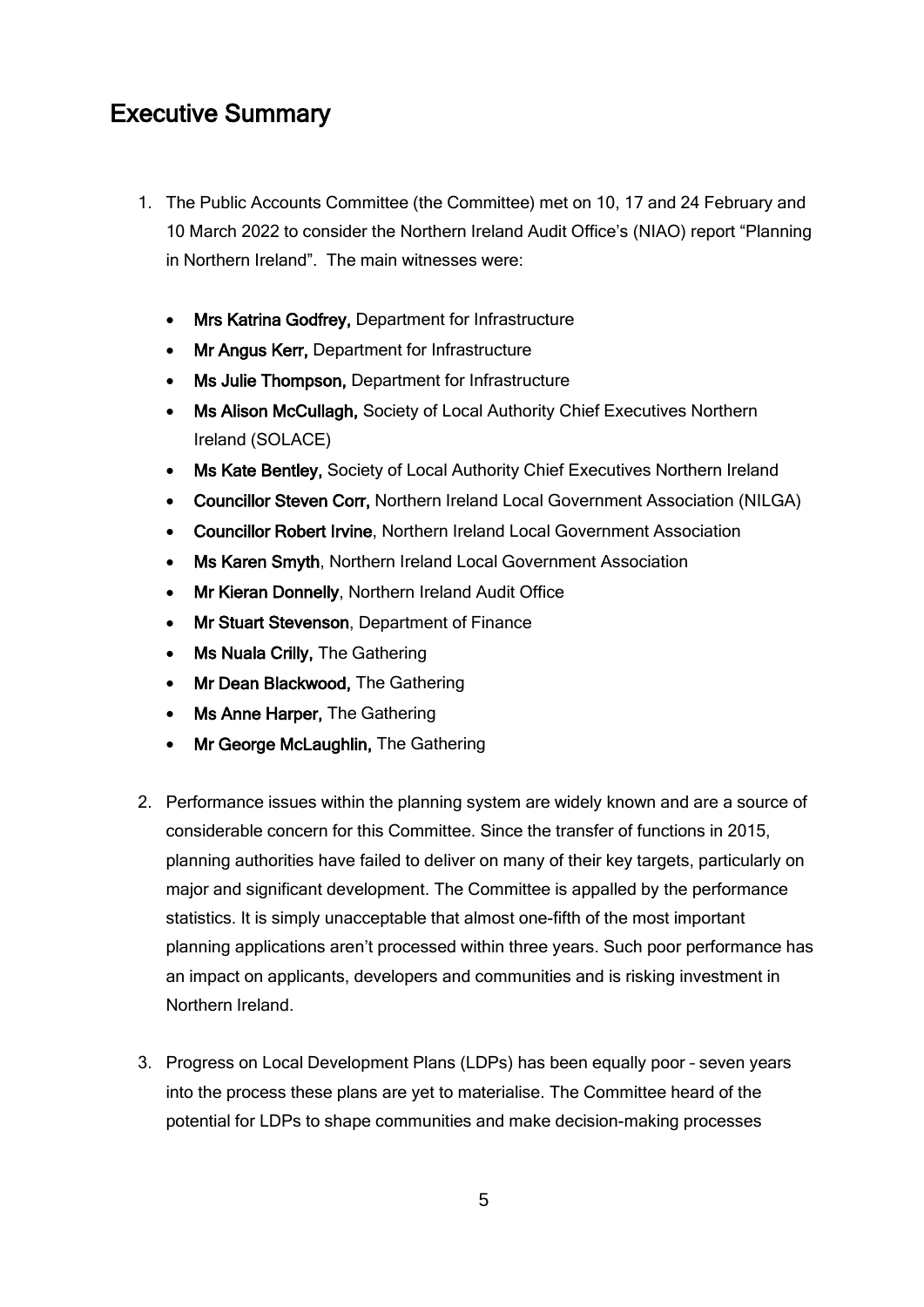easier, but the process has been stymied by a complete underestimation of the complexity and volume of work required, a lack of key skills and resources within councils, compounded by a series of unnecessary "checks and balances" implemented by the Department. The Committee urges all those involved in planmaking to work together to streamline remaining LDP processes and produce these important plans as soon as possible.

- 4. Issues with quality at all stages of the planning process are pervasive, affecting applications, statutory consultation, plan-making and the appeals system. The Committee is concerned about the long-term, cumulative effect of widespread quality issues. A planning system that allows poor quality applications risks poor quality development, which will only lead to further issues and additional costs for the future. The Committee heard that there are opportunities to improve application quality, but these have not been taken either centrally or locally. The Committee simply cannot understand the reluctance to implement change in this area.
- 5. Whilst these performance issues are concerning, and must be addressed, it is the Committee's strong view that the problems presented are symptomatic of a planning system that is beset by more fundamental issues.
- 6. The Committee was alarmed by the volume of concerns around transparency that were presented during the course of its inquiry. In the Committee's view, a planning system that lacks transparency leaves decision makers ill equipped to defend themselves against allegations of impropriety and contributes to public mistrust. This, in turn, damages the reputation of the system and places Northern Ireland at a huge disadvantage to other regions when competing for investment.
- 7. The Committee heard concerns about the lack of transparency from witnesses and through submissions received. The basis for making key decisions was often absent and this is extremely worrying. In particular the Committee are seeking urgent remedial action to ensure better transparency for those planning applications called in and for applications overturned by a Planning Committee contrary to the recommendation of the planning officers. The Committee are also seeking more transparency as to how councils exercise enforcement powers given the considerable variation across councils.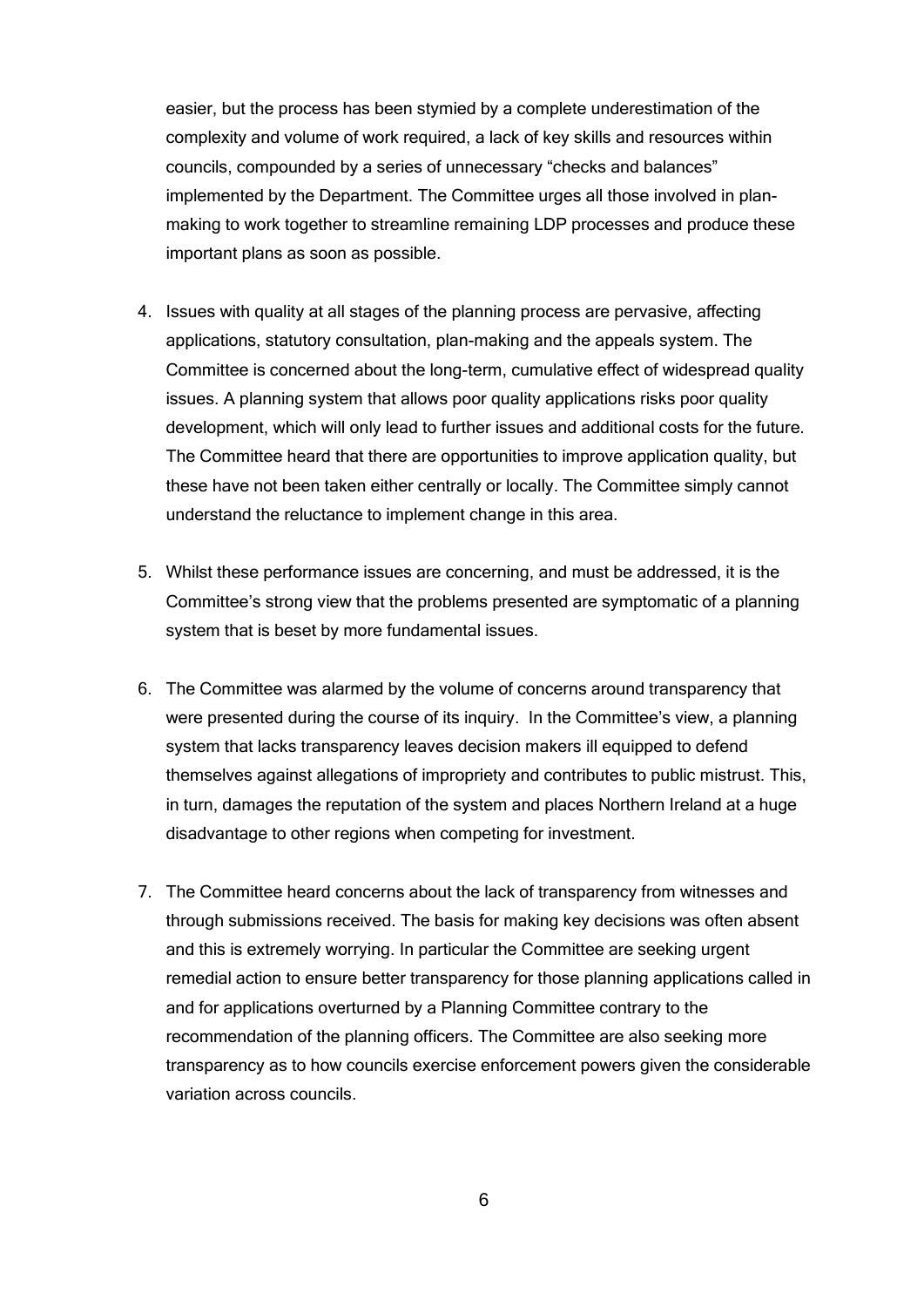- 8. Having discussed its concerns with the Department, SOLACE and NILGA, the Committee was struck by the lack of accountability for poor performance. A system that allows all those involved to miss targets, without seeking improvements, is a system in chronic failure. The Committee is worried by the Department's misunderstanding of accountability, and was left with the impression that it is more interested in talking about issues, than taking the action needed to address them. This cannot continue, and the Committee expects the Department to provide the Committee with a radical action plan and provide the successor Committee with an update on the improvements made in six months time.
- 9. In the Committee's view, the Department is not currently providing the strong leadership needed drive transformational change within the planning system. The Committee is very concerned that the Department does not grasp the severity of issues facing the planning system, does not recognise the urgent need for change and has a poor understanding of its role in implementing change. The Committee urges the Department and the Head of the Civil Service to consider how leadership could be significantly strengthened so as to exercise an effective oversight role.
- 10. The operation of the planning system is one of the worst examples of silo-working within the public sector that this Committee has encountered. There is fragmentation at all levels - between central and local government, within statutory consultees, amongst the local councils and even the Department itself appears to operate in functional silos. The Committee believes that there is an urgent need for a radical cultural change in the way in which central and local government interact. If the planning service is to improve, the Department and councils must start to collaborate as equal partners. This will require a concerted effort from all those involved to work in a more productive way.
- 11. The Committee were astounded to hear of the case of Knock Iveagh where a wind turbine was granted planning permission on the site of an historic monument. Whilst the planning permission was granted by the Department of the Environment before planning powers passed to local government, there have been many opportunities since where the Department and the local council could have worked collaboratively to find a solution. The council are now in a legal dispute with the Department regarding this. The Knock Iveagh case clearly demonstrates the enormous damage caused by an incorrect planning decision and also the inability of the Department and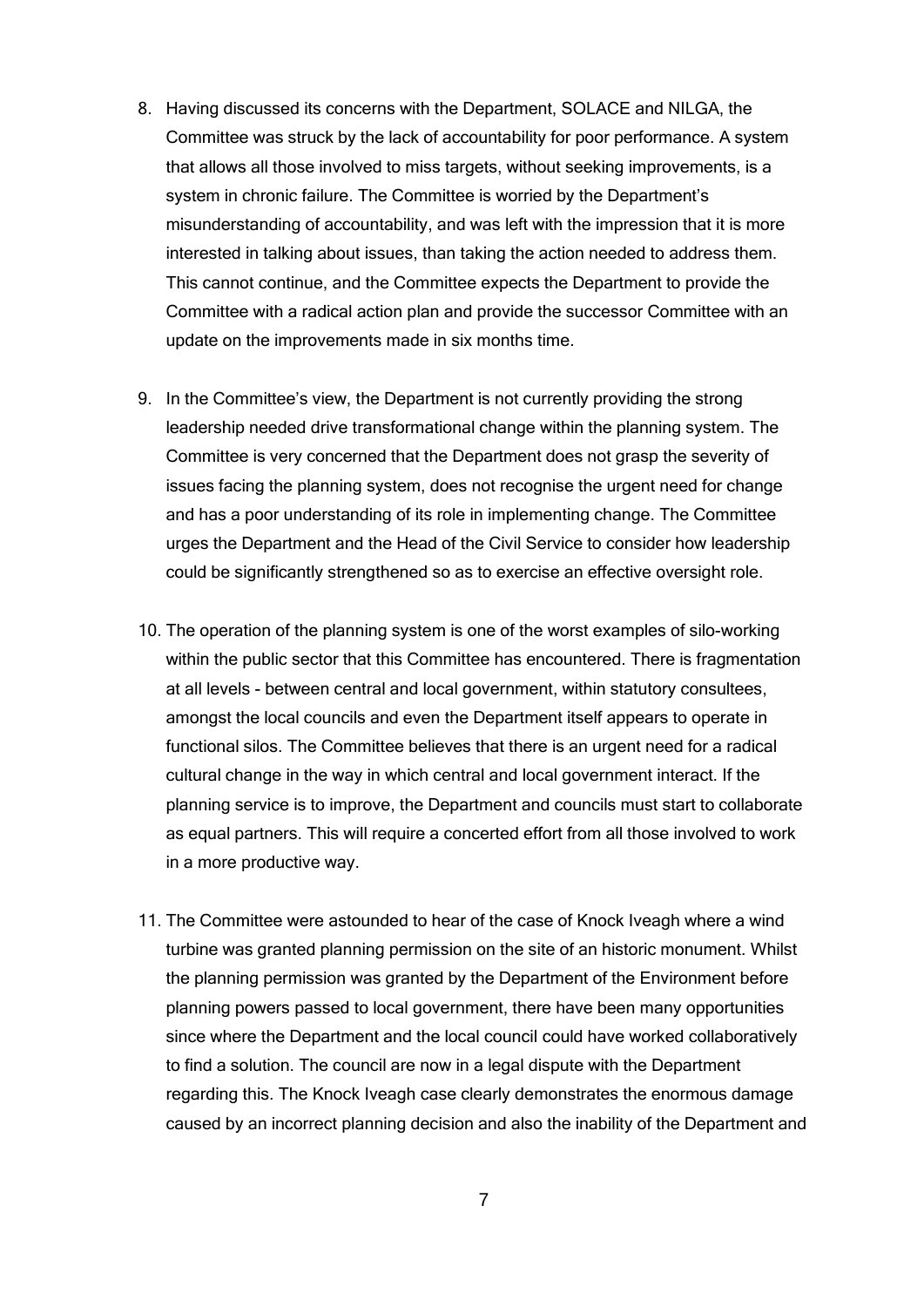council to work together to rectify the position in an expedient way instead of wasting valuable resources and causing extreme distress to those affected.

12. The planning system in Northern Ireland is clearly not working. Given the widespread, severe and entrenched nature of the issues outlined, the Committee is calling for a fundamental review, led by someone independent from the Department, to identify the long-term, strategic changes needed to make the planning system fit for purpose.

## <span id="page-7-0"></span>Summary of Recommendations

#### Recommendation 1

13. The planning system should act as key economic driver for Northern Ireland and has a crucial role in leveraging investment, protecting the environment and delivering places that people want to live and work in. However, on the basis of the evidence presented to the Committee, it is clear that the system is failing on delivering its key functions - major applications take years to decide, plan-making is incredibly slow, and enforcement is inconsistent. Given such obvious issues, the Committee believes that a significant programme of reform is needed.

The planning system in Northern Ireland is not working. The Committee recommends that a Commission is established to undertake a fundamental review to ascertain the long-term, strategic changes that are needed to make the system fit for purpose. This should be led by someone independent from the Department.

### Recommendation 2

14. Whilst there are widespread, systemic issues affecting planning in Northern Ireland, the Committee could not understand the reluctance, amongst many of those it heard evidence from, to initiate changes that could improve performance within a shorter timeframe. This inaction is stifling the system and cannot be allowed to continue.

The Committee has heard that there are a number of opportunities to make immediate improvements to the planning system. We recommend that a commission is established to identify tangible improvements that can be achieved in the short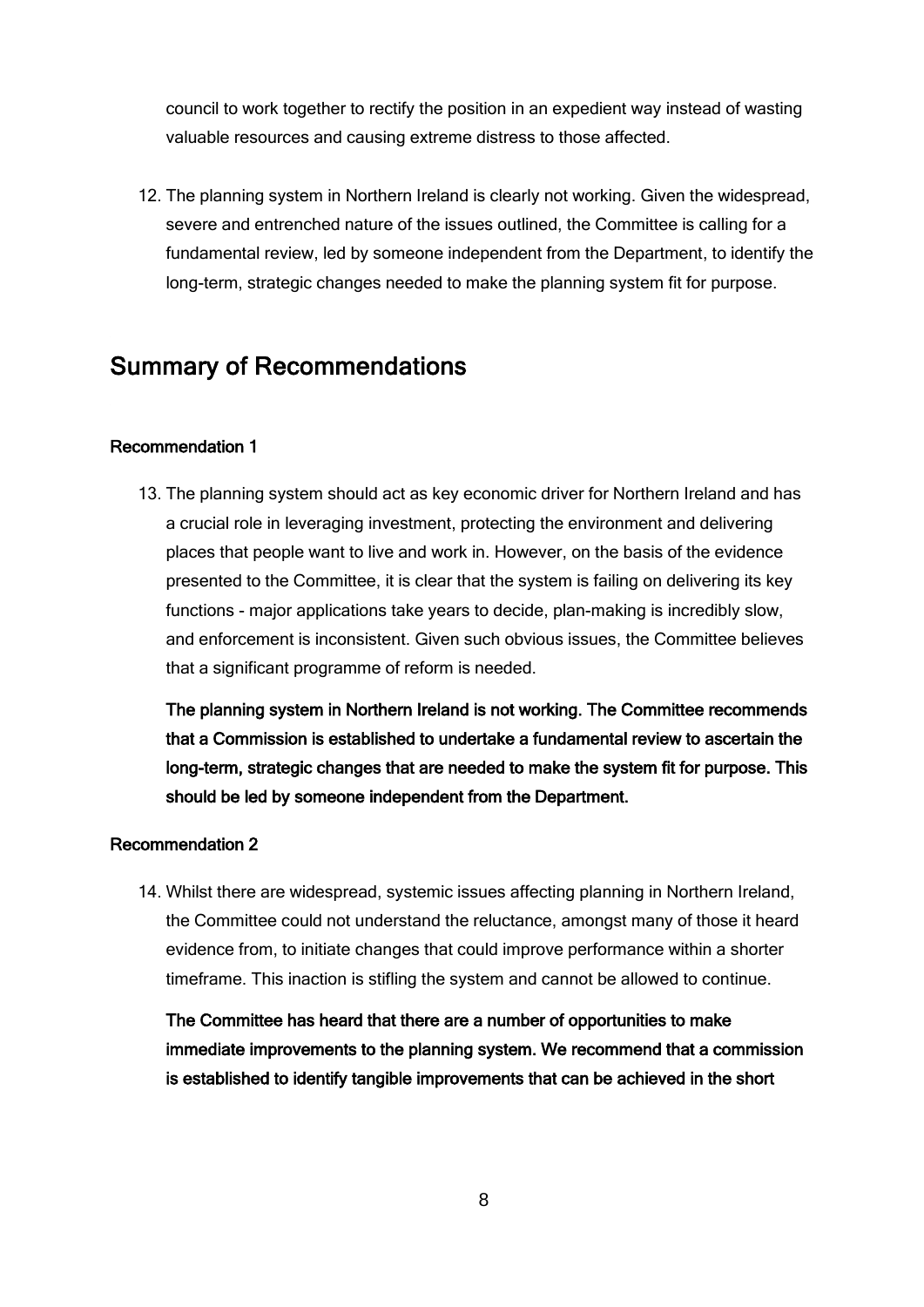term. This must focus on problem solving, delivery and achieving outcomes within a fixed time frame.

#### Recommendation 3

15. In the course of its inquiry, it became clear to the Committee that the planning system lacks robust accountability arrangements. Missed targets and poor performance have become accepted as the norm. The Committee was alarmed by the Department's misunderstanding of accountability. Publishing data is not accountability. The Committee is also concerned that the Department has been more focussed on talking about performance than implementing the significant actions that are so clearly needed.

The Committee expects action to be taken to improve the planning system. In lieu of any accountability for performance within the system, the Department will provide the Committee with a radical action plan and provide the successor Committee with an update on the improvements made in six months time.

#### Recommendation 4

- 16. Northern Ireland's planning system is intended to be a plan led system. Despite this, the production of Local Development Plans (LDPs) has been both slow and expensive. Whilst there was an initial expectation that plans would be completed within three and a half years, seven years following the transfer of planning powers to local government no council has an approved LDP.
- 17. Current projections mean that it will be 13 years into the 15-year cycle before all councils have a completed plan in place. Without these, many councils are relying on outdated area plans to guide decisions, which in some cases are over 30 years old.

The Committee recommends that the Department considers ways to streamline the remaining LDP processes, and works with councils to learn lessons from those that have been through the independent examination process with a view to taking a more pragmatic approach to the remaining plans. The Department and councils need to work collaboratively to produce these important plans as soon as possible.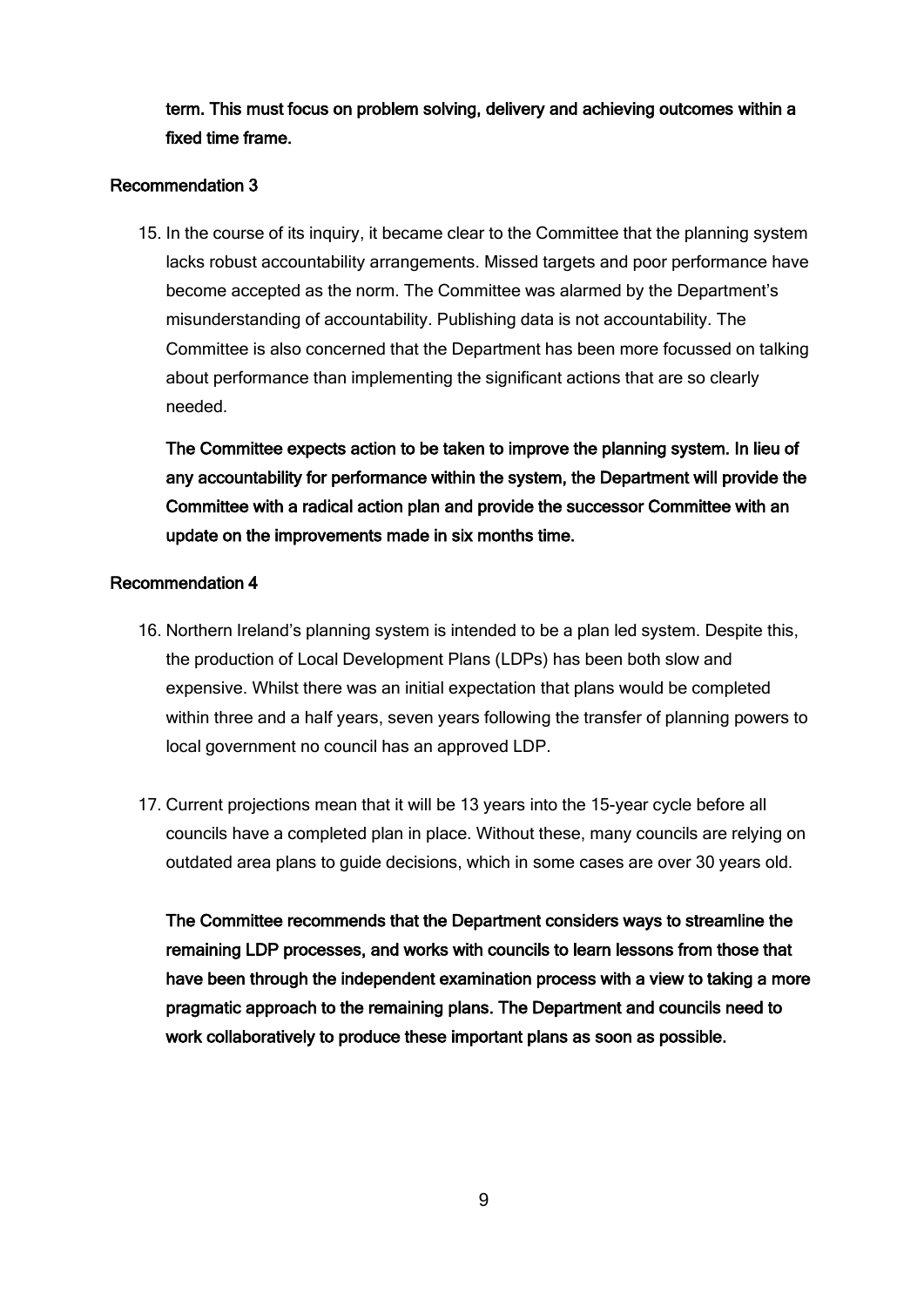#### Recommendation 5

18. Core to much of the Committee's work has been the promotion of the highest ethical values in public services. During the inquiry into planning the Committee heard a number of concerns around record keeping and the transparency of decision making. Given planning decisions are often amongst the most contentious decisions that will be taken within the public sector, adherence to the highest ethical standards are essential. Monitoring the level of transparency will be key going forward to engender trust in the planning system.

The Committee recommends that all those involved in decision-making ensure that processes are open and transparent, particularly where a high degree of interpretation has been exercised. The Department and councils should consider how checks on good record keeping, to ensure transparency, could be carried out effectively.

### Recommendation 6

- 19. Confidence in the planning system is low. Members of the public feel excluded and often believe they have no choice but to launch legal proceedings, in the form of judicial reviews, to challenge decisions that impact their communities. This is expensive, time consuming and confrontational for all those involved. Greater engagement is needed.
- 20. The Committee recommends that the Department should ensure that there is suitable and proportionate means of engaging with the planning system. This should include a deeper consideration of the appropriateness of limited third-party rights of appeal.

#### Recommendation 7

21. Planning must play an essential role in helping to address many of the issues being experienced with housing in Northern Ireland. In particular, the Committee is concerned by the evidence it has heard in relation to rural development. The level of variation in how this policy is being applied across Northern Ireland is of particular concern, along with what appears to be a disproportionate interest in this area from some planning committees.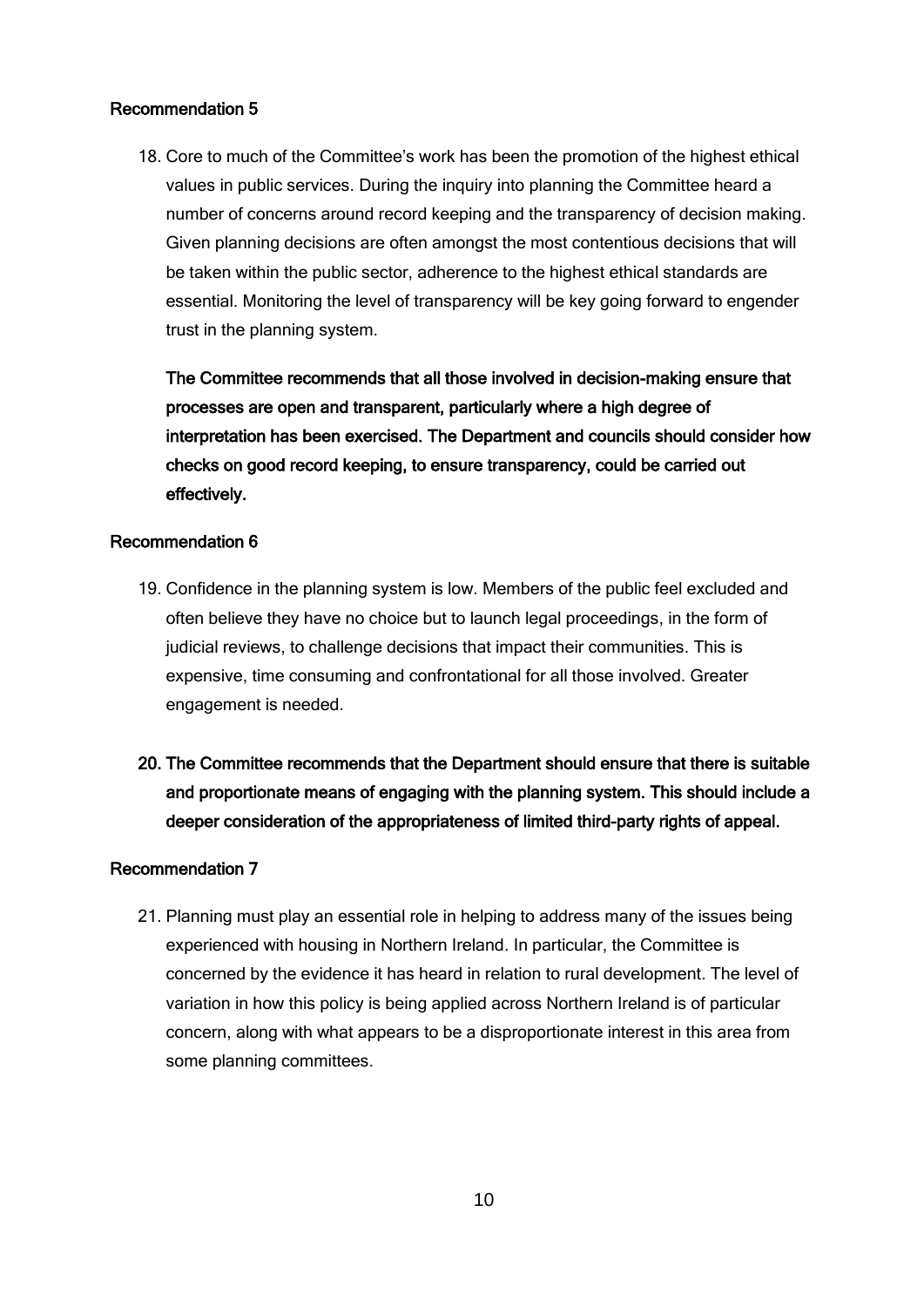22. The Committee is also concerned that work to clarify this policy had been commenced by the Department but was abandoned only two months after the Planning Advice Note was published. It is essential that this work be resurrected urgently, but accompanied with proper engagement between central and local government.

The operation of the planning system for rural housing is at best inconsistent and at worst fundamentally broken. The Committee believes that it is essential that policy in the area is agreed and implemented equally and consistently across Northern Ireland. The Department should ensure this is the case.

#### Recommendation 8

23. The Department told the Committee that amongst its responsibilities within the twotier system in Northern Ireland was oversight. However, the Committee heard evidence that the Department was overwhelmingly focused on matters of process rather than on the strategic issues which require strong, decisive leadership. The Department told us it was challenging to identify when it was appropriate to intervene – the Committee believes the Department has got this balance wrong.

The Committee recommends that the Department urgently considers how it exercises its oversight of the planning system. In the Committee's view, this must be accompanied with a cultural change. Intervention should be to support delivery and to make improvements. The current minimal approach is no longer sustainable.

#### Recommendation 9

24. The planning system should be key to providing places that people want to live and work in. Whilst timely decisions are essential, it is perhaps even more important that development that is approved is of high quality. Allowing poor quality applications into the system will only result in poor quality development. Despite this, the Committee heard that the system has been incredibly slow to implement relatively simple changes which could improve the quality of applications. This cannot be allowed to continue.

The Committee recommends that the Department and local government should implement immediate changes to improve the quality of applications entering the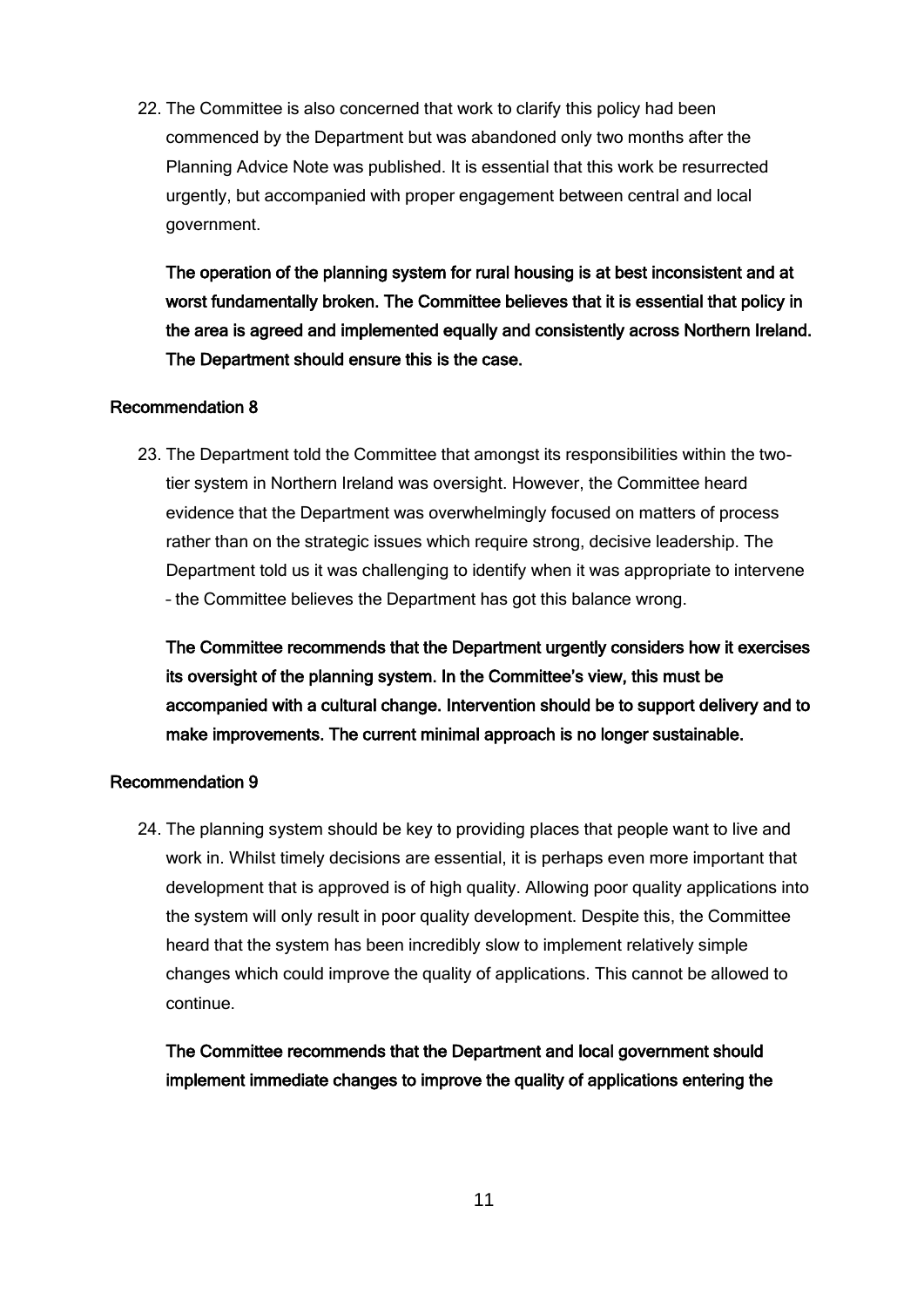system. Whilst this may require legislative change, we do not believe that this should be an excuse for delay.

#### Recommendation 10

25. Without any review of past decisions, it is hard for those who make decisions to properly understand how the outcomes of those decisions impact on the communities around them. A key means of improving the quality of future decisions must be to reflect on the consequences of planning decisions.

The Committee recommends that planning authorities regularly review past decisions to understand their real-world outcomes, impact on communities and the quality of the completed development.

#### Recommendation 11

26. If the planning system is to deliver its key functions, it must be properly resourced and financially sustainable. However, at local council level, the planning system has been running at an ever-increasing shortfall since the transfer of functions in 2015. The Committee believes the current funding model does not recognise the importance of the planning system, and needs to be revised. Current planning fees, set by the Department, do not reflect the needs of the system. If developers are willing to pay higher fees for a better service, then at least part of the solution to financial sustainability is obvious. The Committee cannot understand why this hasn't been progressed.

The planning system must be financially sustainable and this requires an appropriate, long-term funding model. The Committee recommends that all those involved in delivering planning work together to achieve this. In the short term the Department should take the lead on bringing forward legislation on planning fees as a matter of urgency.

### Recommendation 12

27. Underpinning many of the issues that the Committee found hampering the planning system was a lack of joined-up working. The Committee has stressed the importance of joined-up working in many of its inquiries, but the planning system is amongst the starkest examples of the negative consequences when public bodies don't work together.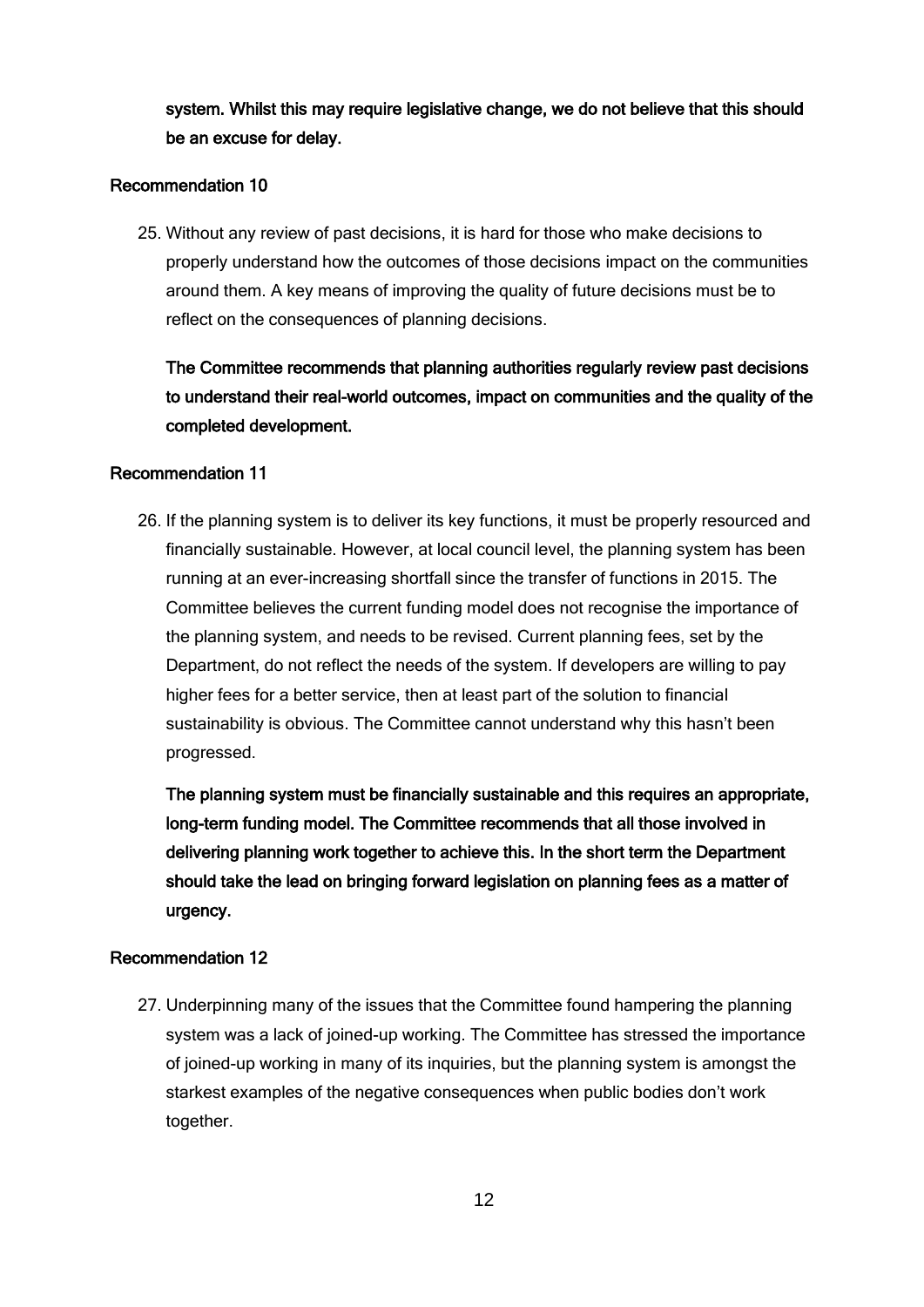28. Changing this will require leadership – but will also require both central and local government to step up and work together in the interests of the planning system and its users rather than individual bodies. This will require a cultural change, but is essential to allow a more responsive, effective planning system.

There is a fundamental need for a cultural change in the way local and central government interact around planning. Whilst cultural change will take time, this should be reflected immediately in a more inclusive planning forum which includes representation from developers and communities.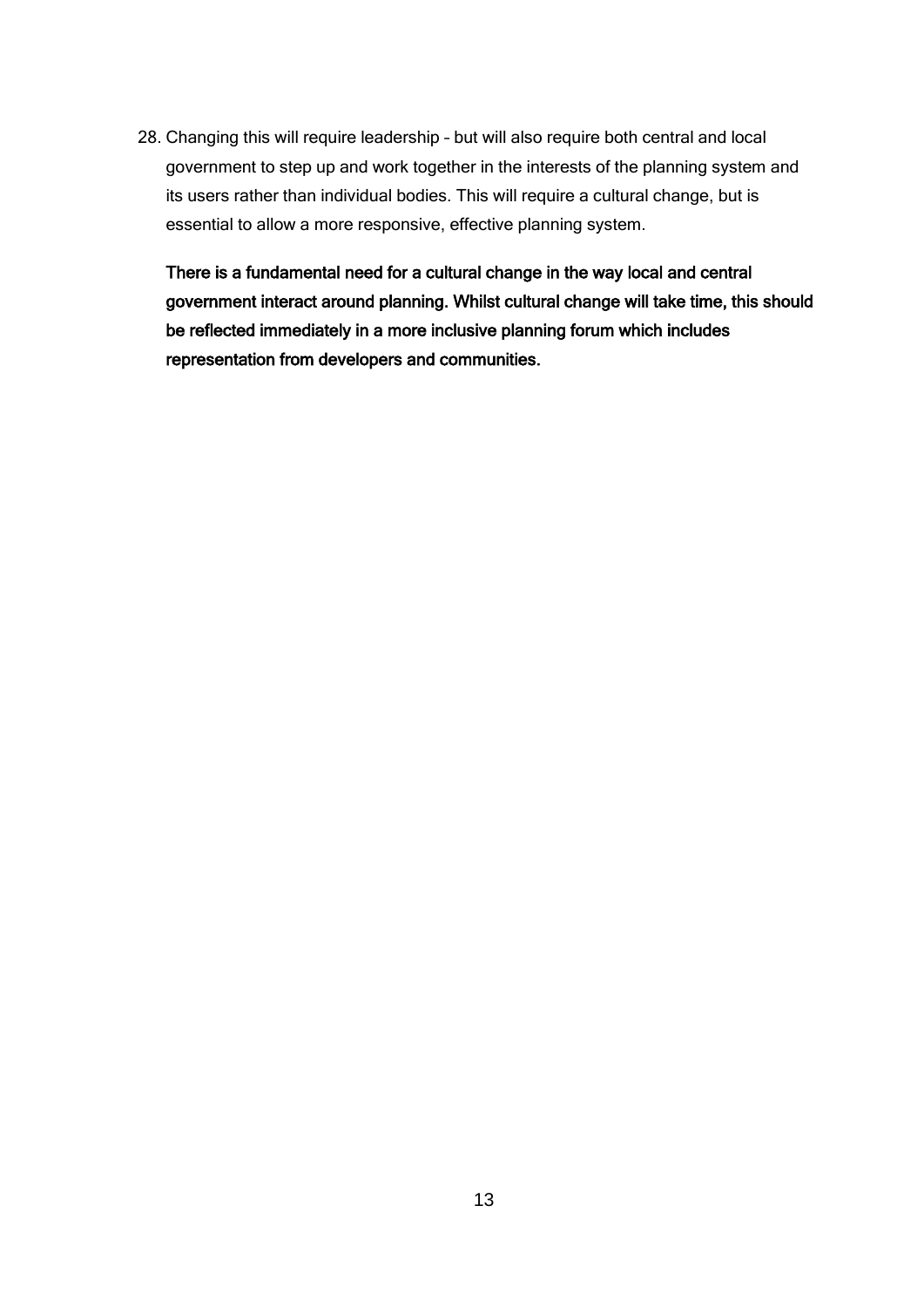## <span id="page-13-0"></span>**Introduction**

- 29. The Public Accounts Committee (the Committee) met on 10, 17 and 24 February and 10 March 2022 to consider the Northern Ireland Audit Office (NIAO) report "Planning in Northern Ireland". The main witnesses were:
	- Mrs Katrina Godfrey, Department for Infrastructure
	- Mr Angus Kerr, Department for Infrastructure
	- Ms Julie Thompson, Department for Infrastructure
	- Ms Alison McCullagh, Society of Local Authority Chief Executives Northern Ireland
	- Ms Kate Bentley, Society of Local Authority Chief Executives Northern Ireland
	- Councillor Steven Corr, Northern Ireland Local Government Association
	- Councillor Robert Irvine, Northern Ireland Local Government Association
	- Ms Karen Smyth, Northern Ireland Local Government Association
	- Mr Kieran Donnelly, Northern Ireland Audit Office
	- Mr Stuart Stevenson, Department of Finance
	- Ms Nuala Crilly, The Gathering
	- Mr Dean Blackwood, The Gathering
	- **Ms Ann Harper, The Gathering**
	- Mr George McLaughlin, The Gathering

# <span id="page-13-1"></span>**Background**

- 30. A properly functioning planning system should proactively facilitate development that contributes to a more socially, economically and environmentally sustainable Northern Ireland.
- 31. The Planning Act (NI) 2011 (the Act) established a two-tier system for the delivery of planning functions in Northern Ireland. The planning system has three main functions: development planning, development management and enforcement. Under the Act, responsibility for delivering the majority of operational planning functions passed to local councils in April 2015.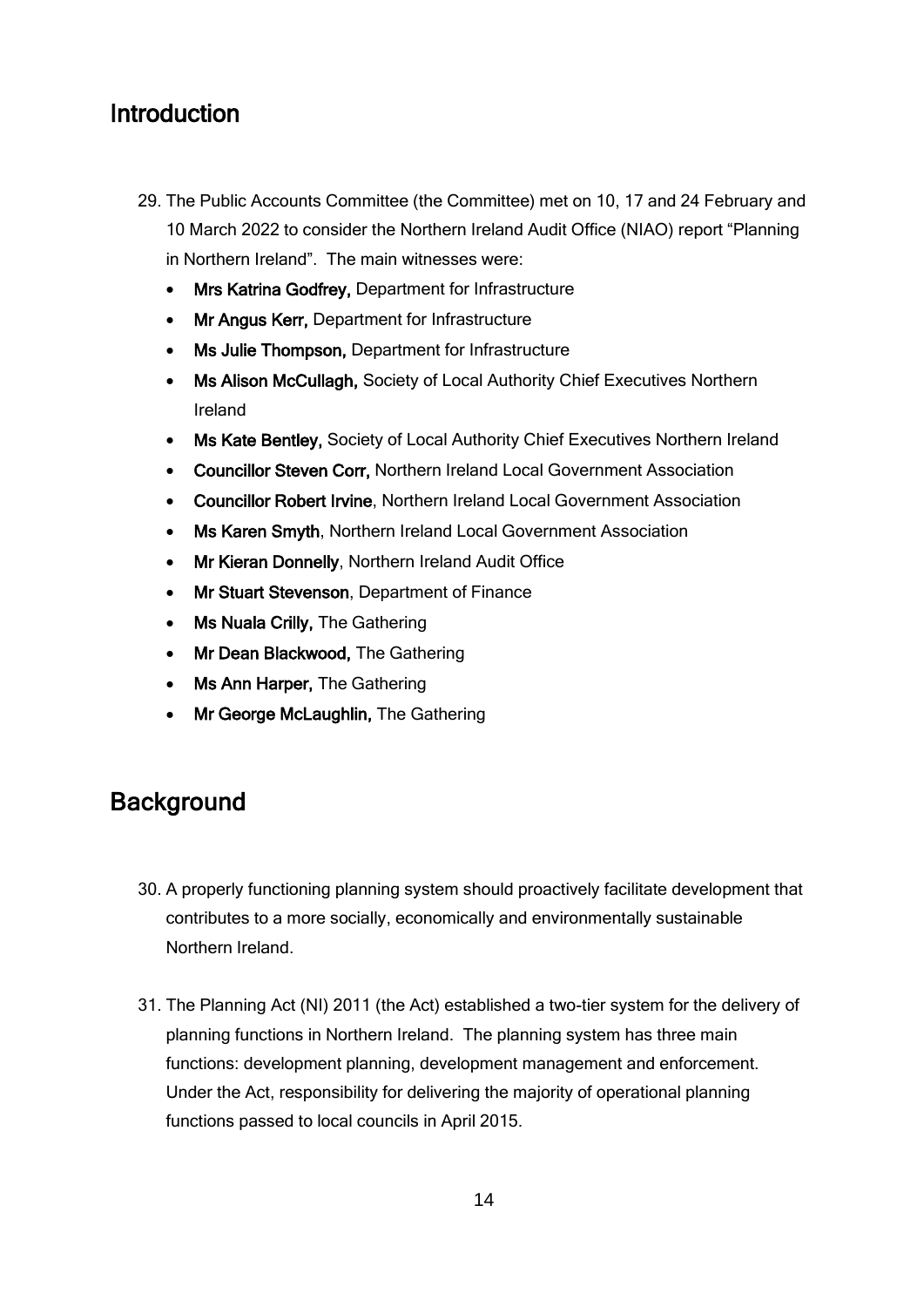- 32. The Department for Infrastructure (the Department) retained a central role in the planning system in Northern Ireland and is responsible for preparing regional planning policy and legislation, monitoring and reporting on the performance of councils' delivery of planning functions and making planning decisions in respect of a small number of regionally significant applications.
- 33. A number of central government organisations provide specialist expertise to council planning officials on technical matters. The main organisations that councils consult with are Department for Infrastructure (DfI) Roads, Department for Agriculture Environment and Rural Affairs (DAERA), DfI Rivers, NI Water and the Historic Environment Division within the Department for Communities.
- 34. There were around 11,000 planning applications processed in Northern Ireland in the 2020-21 year. Of these, around 95 per cent were approved.

## <span id="page-14-0"></span>The planning system is in need of fundamental improvement

- 35. Evidence presented to the Committee is clear that the current planning system simply isn't working. It is slow, fails to provide certainty for those involved in it, and lacks the confidence of those both inside and outside the system. These are significant deficiencies given the importance of the planning system – it should be acting as a key economic driver, helping to leverage investment into Northern Ireland whilst protecting the environment and delivering places that people want to live and work in.
- 36. On the basis of many key metrics, the system is simply inefficient. Almost half of major applications, those likely to have significant economic social and environmental implications, take more than a year to decide upon. Three years after application, one in five of these major applications is still not decided. The Committee heard that even the target timescales were "eye-watering", and the system must aim for better. In comparison with elsewhere in the United Kingdom, the system is much slower.
- 37. Performance in preparing Local Development Plans (LDPs) has been incredibly slow. The most recent projections provided by councils suggest that it will be 2028 before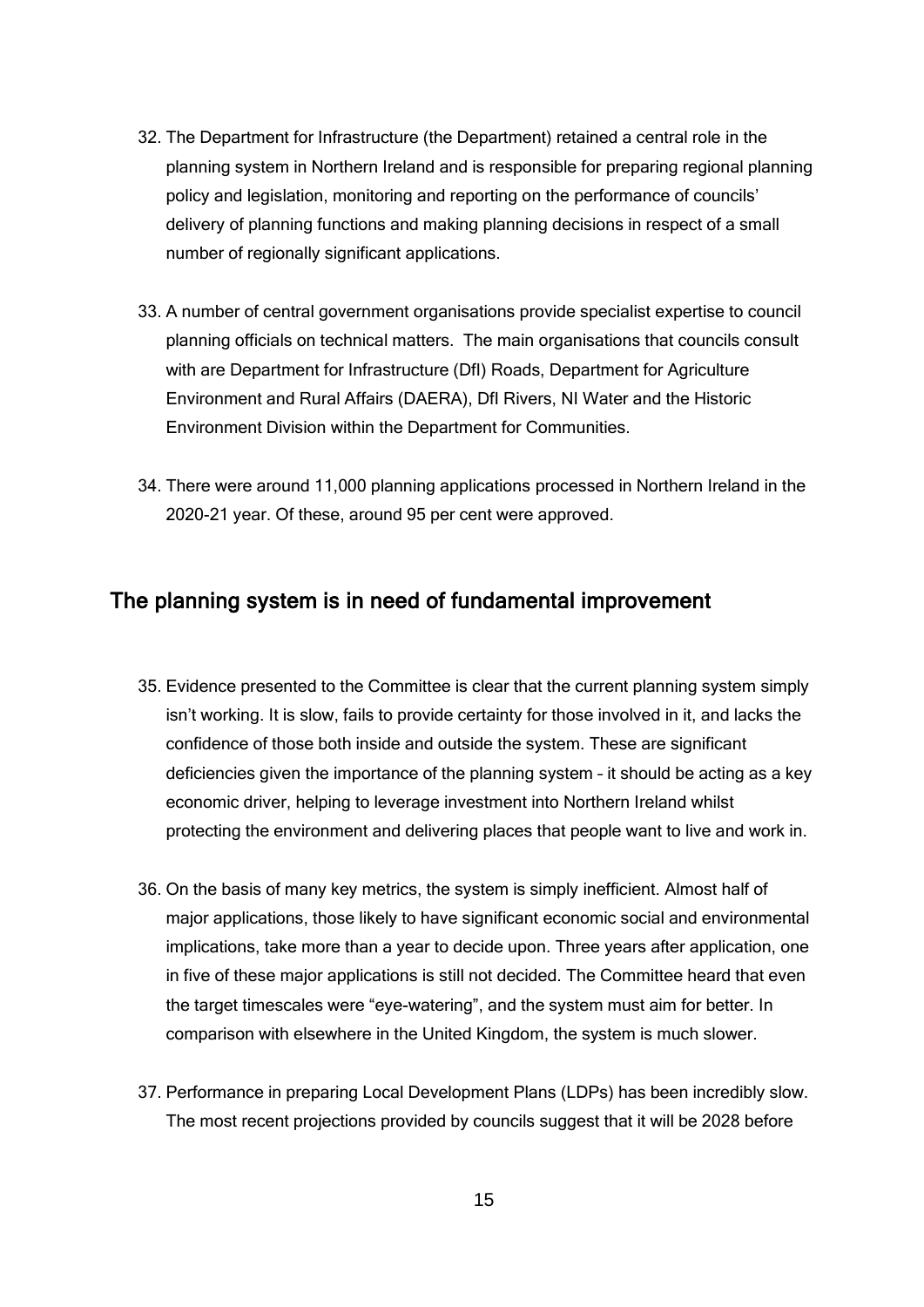there is an LDP in place in each council area, 13 years into a 15-year cycle. The Committee also heard concerns around the effectiveness and equity of enforcement across Northern Ireland. Taken together, the Committee was left with the impression of a system that can't plan for the future; isn't doing well on deciding today's applications; and doesn't appear to be properly enforcing the decisions it made in the past.

38. Some of the underperformance undoubtedly relates to the transfer of functions in 2015. The Committee heard that the budget that transferred was inadequate, the staffing model was inappropriate and the future funding model needs to change. Most concerning of all appears to be the widespread recognition that the system isn't working. The Committee is clear that change is now needed and 'a sticking plaster' will not suffice. Given such obvious criticism, it is hard to understand why action hasn't been taken until now.

The planning system in Northern Ireland is not working. The Committee recommends that a Commission is established to undertake a fundamental review to ascertain the long-term, strategic changes that are needed to make the system fit for purpose. This should be led by someone independent from the Department.

39. Whilst there is an obvious need to look again at the structure and operation of the planning system, the Committee have been struck by the number of changes that could be made now to improve performance. In our view, there has been an inertia throughout the system and many of those involved appear reluctant to make much needed changes. This cannot be allowed to continue.

The Committee has heard that there are a number of opportunities to make immediate improvements to the planning system. We recommend that a commission is established to identify tangible improvements that can be achieved in the short term. This must focus on problem solving, delivery and achieving outcomes, within a fixed time frame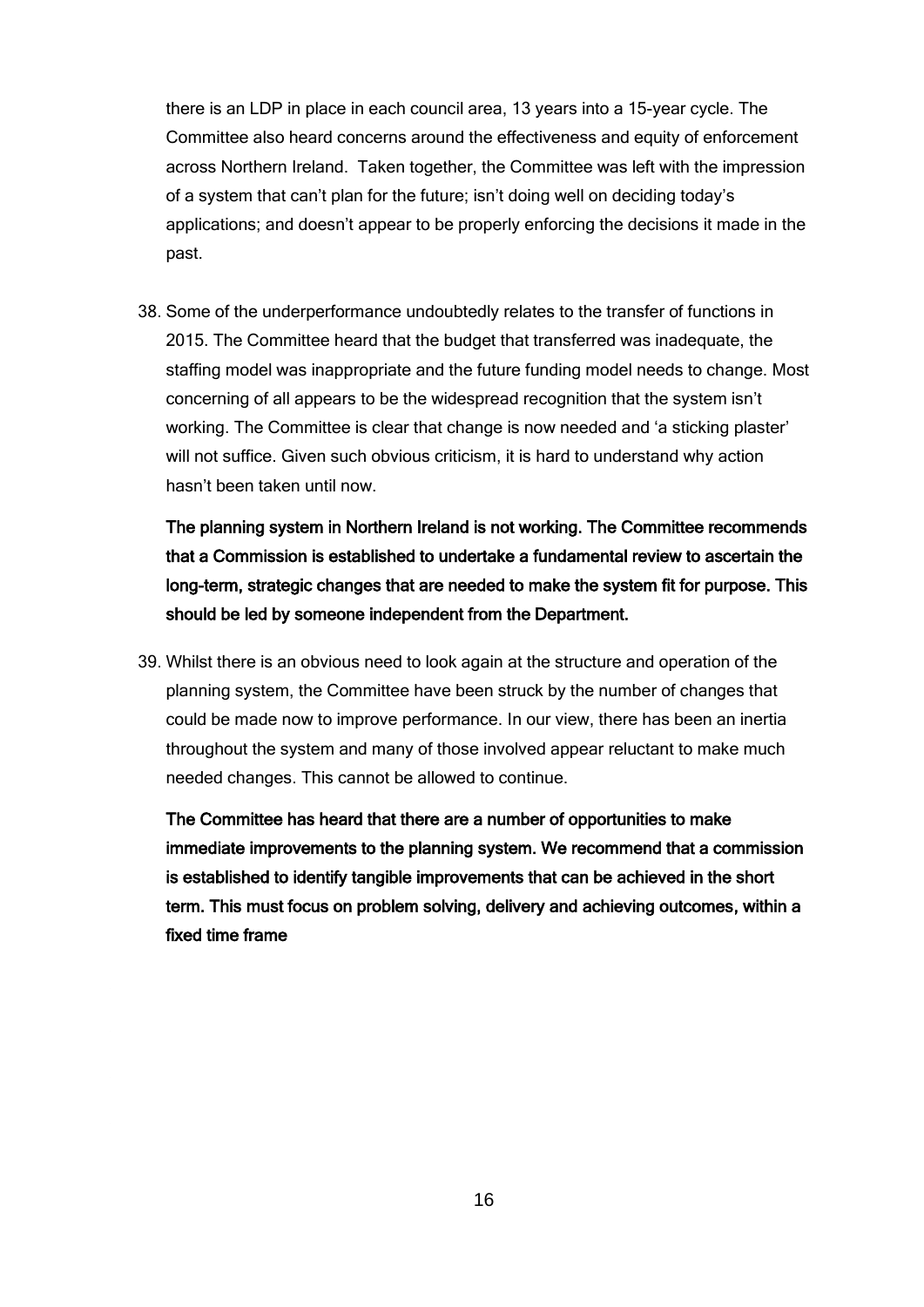# <span id="page-16-0"></span>No one has been willing to take responsibility for the overall performance of the planning system

- 40. The Committee has discussed concerns around the performance of the planning system with the Department, SOLACE and NILGA. No one was able to explain how poor performance is addressed. It is now clear to the Committee that there is no accountability for poor performance. Statutory consultees, councils and the Department have all missed targets with impunity and without seeking improvements. This is a serious failing.
- 41. The Committee was also alarmed by what appears to be the Department's fundamental misunderstanding of what accountability is. The Committee was told that the Department felt there was accountability in the system because "we are publishing more now than we ever published before". The Department also told the Committee that, "data just gives you the questions to ask". However, the Committee can't see evidence of the Department actually asking those questions, be it on variation in performance, overturns, enforcement or delegation.
- 42. The Department also said, "the more you talk about performance, the more focus there is on improving it" – the Committee sees no evidence that this has been true for the planning system, and is concerned that the Department is focussed on talking, rather than on the significant action the system so clearly needs.

The Committee expects action to be taken to improve the planning system. In lieu of any accountability for performance within the system, the Department will provide the Committee with a radical action plan and provide the successor Committee with an update on the improvements made in six months time.

43. There is a clear need for many organisations to work together to deliver an effective planning system. This is not happening. Whilst the Committee heard that planning is provided by a number of "autonomous public bodies", this cannot be used as an excuse for bodies to act in narrow self-interest. Public bodies exist to provide a public service – not to defend their own role. At this most basic level, the committee expects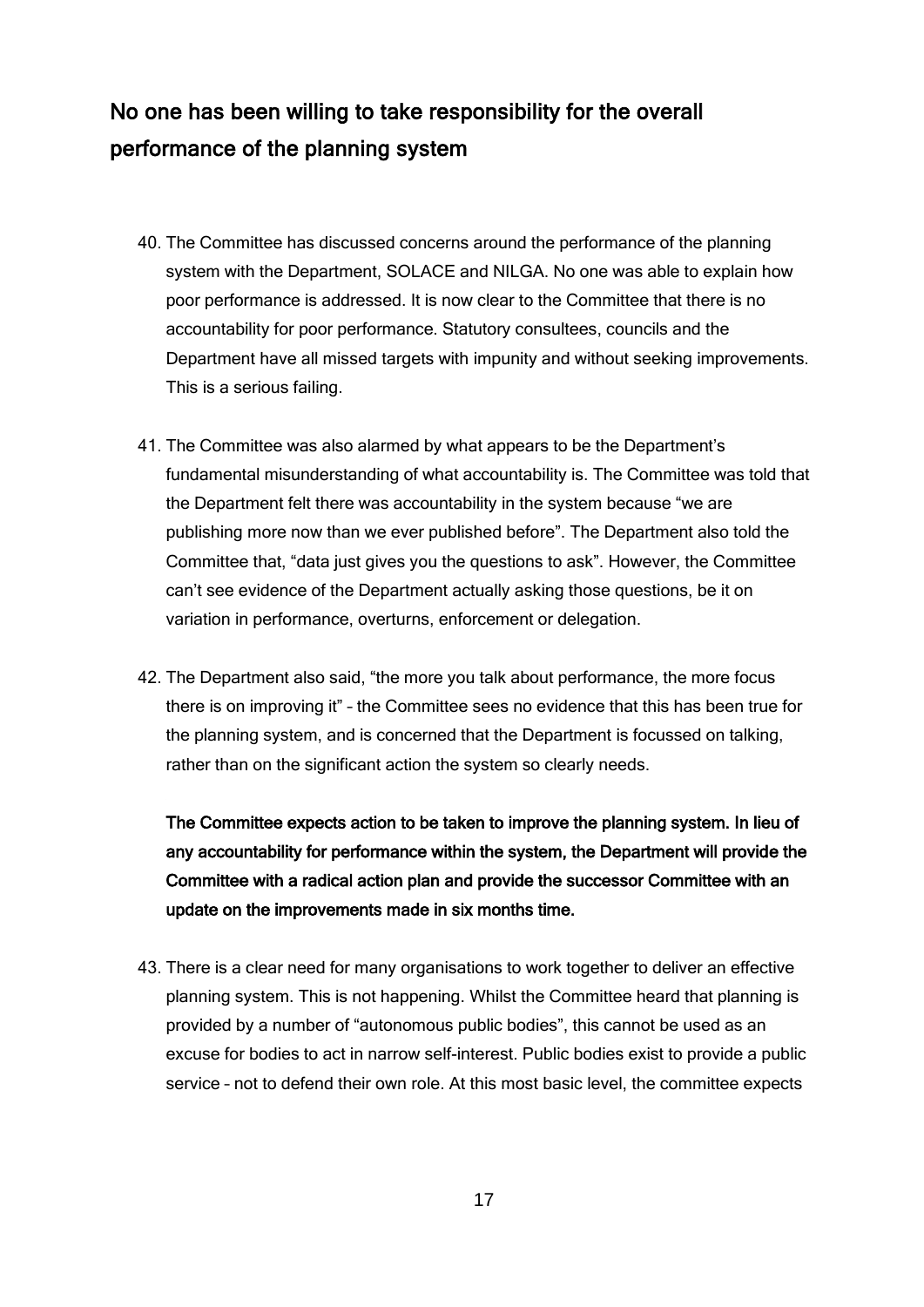all of those involved in the planning system to act in the interests of the public, not themselves.

# <span id="page-17-0"></span>Progress on Local Development Plans has been slow and the Department's input has led to further delays

- 44. Northern Ireland's planning system should be plan-led. However, the expectation that all councils would have a fully completed LDP within three and a half years of beginning the process has proved completely unrealistic. The Committee heard that a combination of inadequate funding, a lack of plan-making skills within councils and insufficient understanding of the complexity of the LDP process at the point of transfer has resulted in no council having an approved LDP seven years later.
- 45. The Committee is also concerned that the Department has implemented an excessive range of "checks and balances" at either side of the Independent Examination which have contributed to delays, and do not happen in other jurisdictions. The Committee did not get any sense of the value added by these checks and is concerned that this level of interference is symptomatic of the culture within the Department, and its approach to the planning system in general. The system has become so legalistic and bureaucratic that professional planners are tied up in processes, not adding value or place-making. This is expensive for public bodies and discouraging for staff.
- 46. The Committee was left with the impression that plan-making is excessively process driven and unlikely to deliver what is needed any time soon. Indeed, the current projections show that it will be 13 years into the 15-year planning cycle before all councils have an LDP in place, and there is now a risk that plans will be out of date by the time they are implemented. Whilst the Committee does not want the work done so far on LDPs to be wasted, attention must now be turned to streamlining and speeding up the remaining processes.

The Committee recommends that the Department considers ways to streamline the remaining LDP processes, and works with councils to learn lessons from those that have been through the independent examination process with a view to taking a more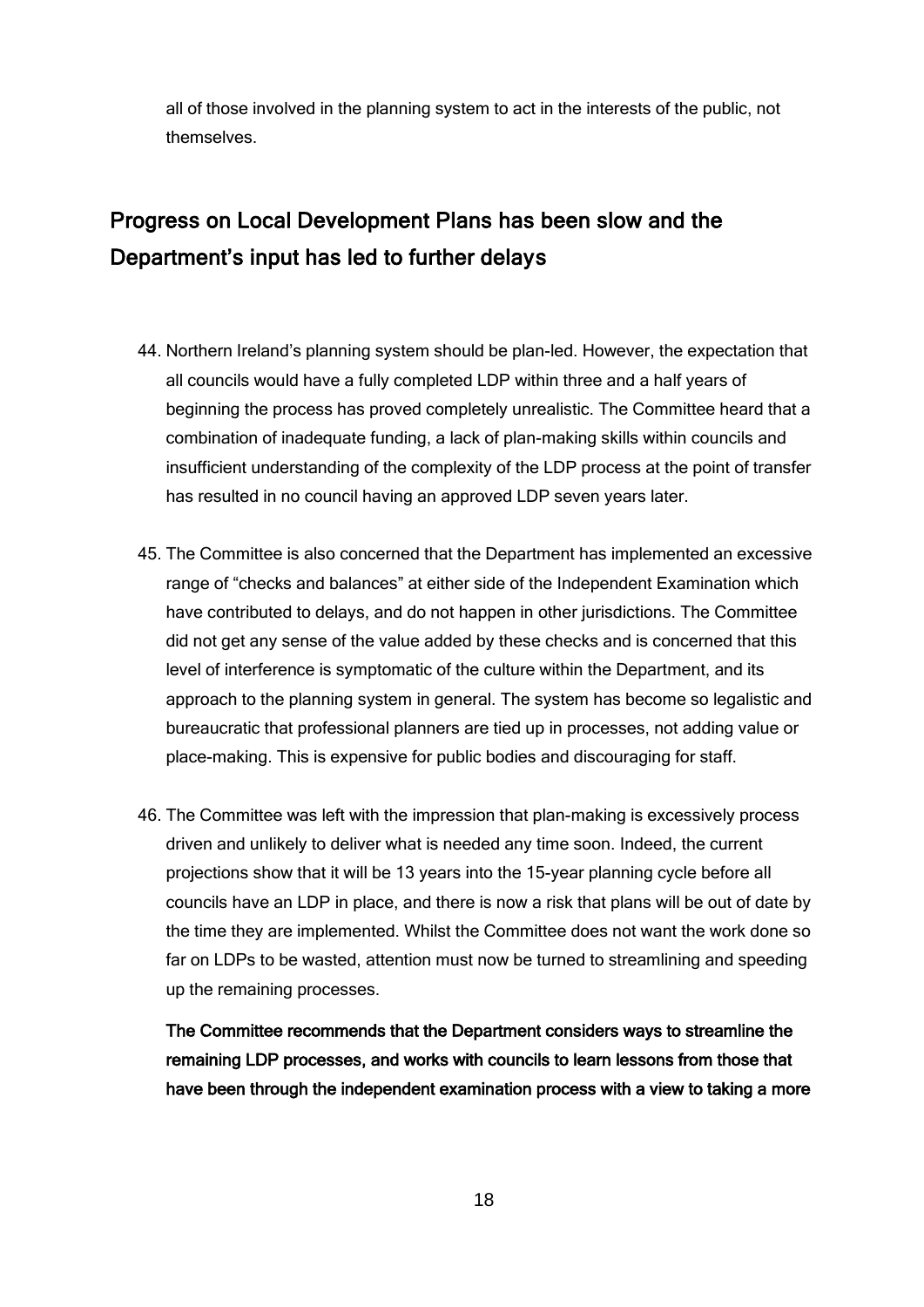pragmatic approach to the remaining plans. The Department and councils need to work collaboratively to produce these important plans as soon as possible.

# <span id="page-18-0"></span>There is a lack of transparency around key decision-making processes, undermining confidence in the planning system as a whole

- 47. Openness and transparency are at heart of the credibility of any public service, yet during its inquiry, the Committee received a large number of concerns about the lack of transparency in the planning system, and how hard it is for the public to engage. The Department itself told the Committee that it had concerns around record keeping and the transparency of decision-making processes at council level, but the Committee got no sense of any actions it has taken as a result of these concerns. In the absence of any real accountability the onus appears to have fallen on members of the public to call out poor practices and ensure process is followed.
- 48. A number of concerns around transparency were presented to the Committee, across every evidence session, with both central and local government and members of the public. Whilst there is a need to improve transparency across the system, the Committee believes urgent remedial action is needed in three specific areas:
	- Call-in procedures;
	- Overturn of planning officials' recommendation; and
	- Enforcement.
- 49. Whilst each planning committee has a Scheme of Delegation setting out the applications to be decided by the planning committee, and those which are delegated to officials, elected members retain the right to "call-in" applications from the delegated list, for consideration and decision by the planning committee. The Committee was presented with evidence that call-in procedures vary considerably, and it is not always clear, even to members of the same planning committee, why certain applications are called in. Whilst there may be valid reasons for calling in applications, such variation in process and lack of detail leads to speculation and a lack of trust, particularly when planning committees appear to take an interest in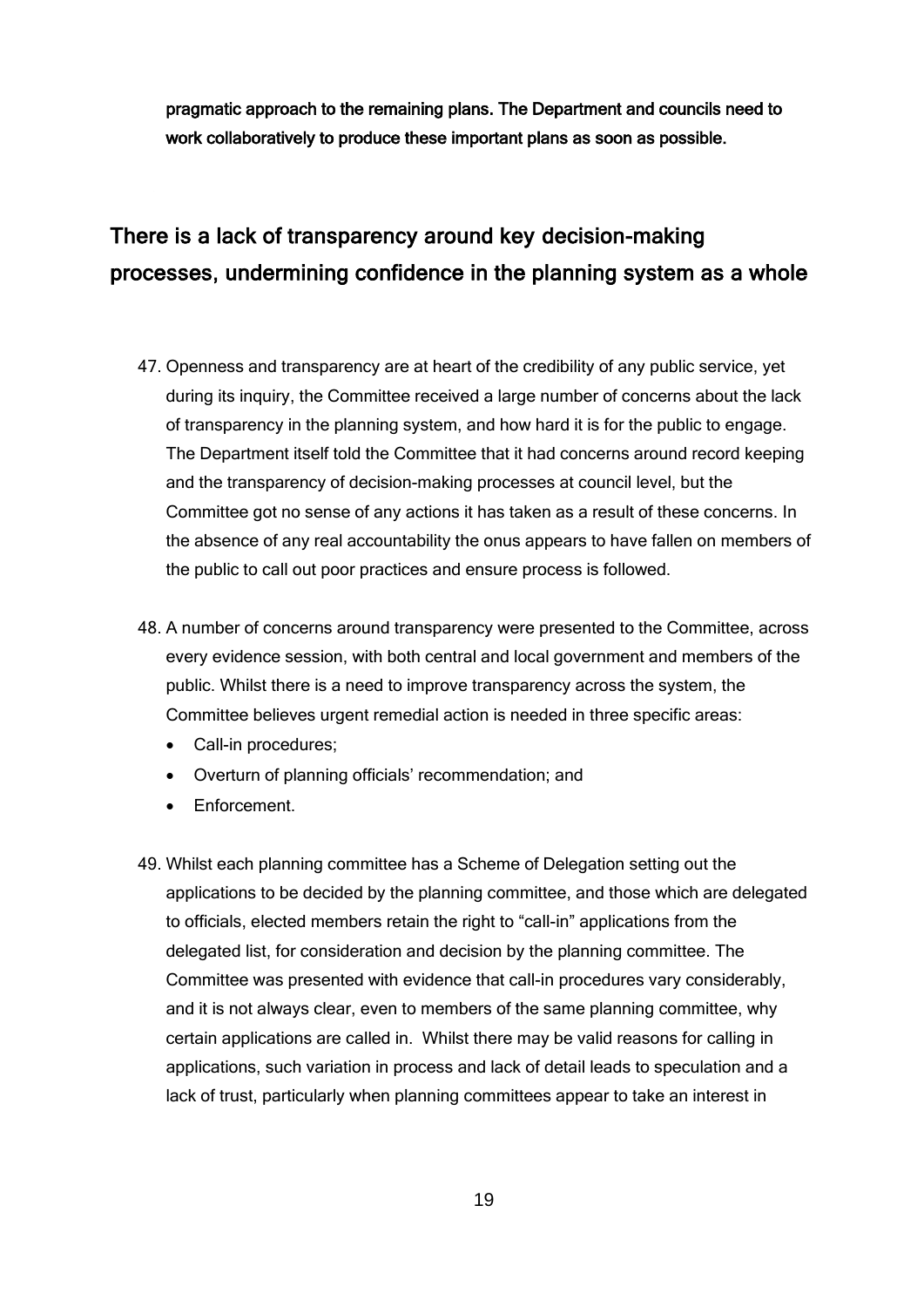particular types of development. In this context, the Committee was especially alarmed to hear that lobbying is happening, even though it shouldn't be.

- 50. The NIAO's report found that one in eight decisions taken by planning committees was made contrary to the advice of the planning officer. Whilst the Committee understands that planning committees are not expected to agree with official recommendations in all cases, it expects so-called "overturns" to be supported by robust planning reasons which are publicly available. Witnesses agreed that this was not always the case, and that record keeping processes vary considerably across planning committees.
- 51. The Committee views enforcement as crucial to the integrity of and confidence in the planning system, however evidence suggests that this is another area where there is considerable variation across planning authorities. For example, in one council, a quarter of enforcement cases was deemed not expedient to pursue, compared to less than one in ten in another council. The Committee was told that enforcement is a discretionary function, but cannot understand why outcomes are not more consistent, and is concerned that discretion is being used as an excuse not to carry out enforcement action in some cases. Such large variations in key planning processes and outcomes do not lead to public confidence, and warrant more attention from both the Department and local government.
- 52. Finally, the Committee also heard frustrations that the Department is particularly difficult to engage with. However, the Department told the Committee that it is leading on the Planning Engagement Forum and wants to engage the public more. The Committee is concerned that the Department is completely disconnected from the reality of the system, largely as a consequence of its hands-off approach since the transfer of functions.
- 53. The extent of concerns around transparency and openness are causing reputational damage to the Northern Ireland planning system. The Committee has been made aware of developers who are unwilling to risk investment in Northern Ireland, and this has the potential to undermine development, such as housing, that is so badly needed. The Committee is concerned perception of a dysfunctional planning system places Northern Ireland at a huge disadvantage to other regions when competing for foreign direct investment.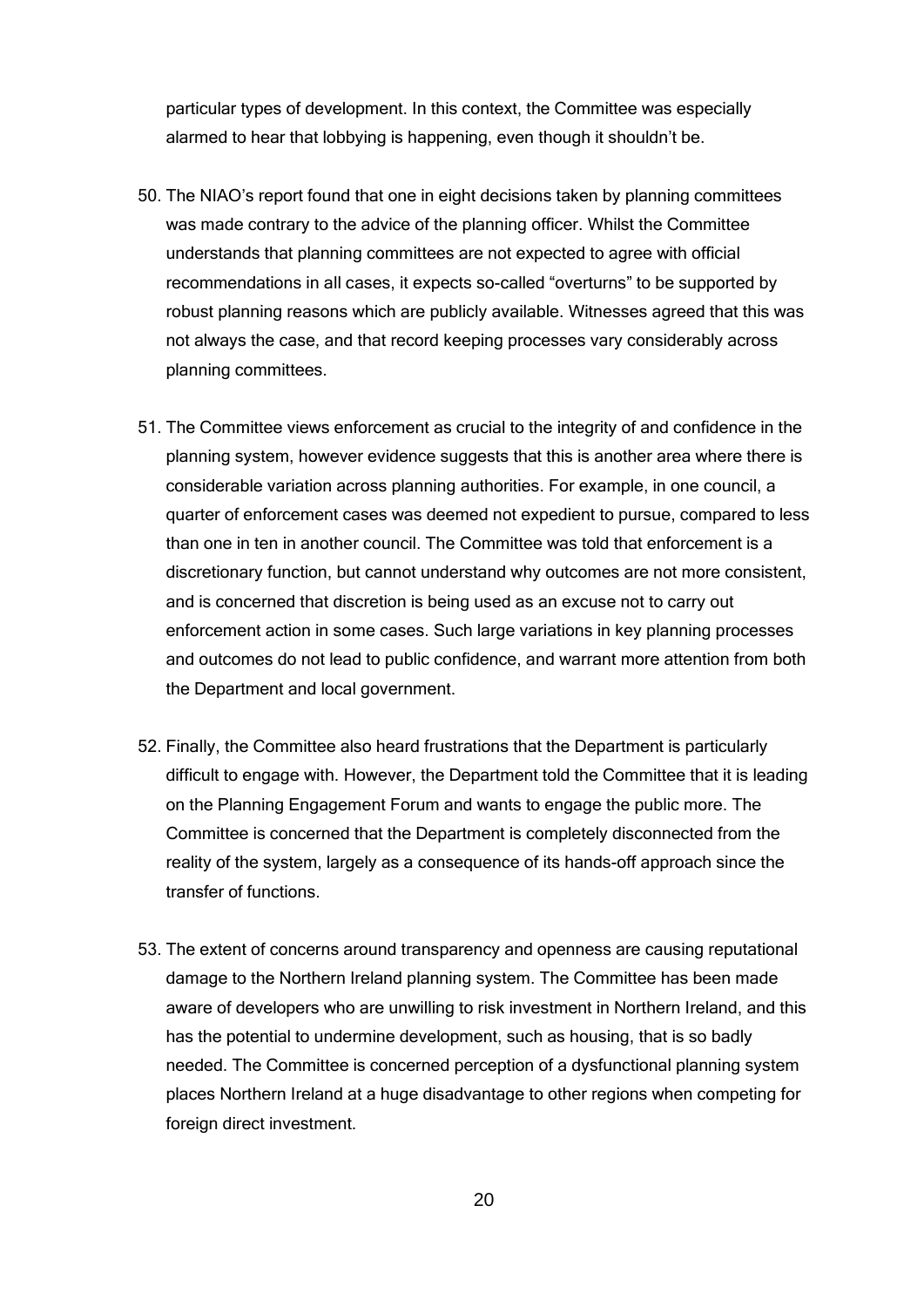- 54. Witnesses told the Committee that, although they were aware of a perception of ethical issues within the planning system, they did not believe these existed in practice. However, in the Committee's view, the planning system lacks transparency, leaves decision makers ill-equipped to defend themselves against allegations of corruption and contributes to mistrust. The Chief Planner remarked that there is "more work to be done" on transparency. The Committee feels this is a massive understatement. Transparency around decision-making is key to enabling accountability and public confidence in the planning system.
- 55. The Committee recognises the importance of making planning decisions within a framework of high ethical standards. It is therefore important that both planning officers and decision makers are constantly reminded of the required standards and that there are adequate checks and balances within the system to ensure such standards are adhered to.

The Committee recommends that all those involved in decision-making ensure that processes are open and transparent, particularly where a high degree of interpretation has been exercised. The Department and Councils should consider how checks on good record keeping to ensure transparency could be carried out effectively.

# <span id="page-20-0"></span>Members of the public feel excluded from planning and more meaningful access to the system is needed

- 56. The Committee heard a range of concerns from members of the public who felt excluded from the planning system. The Committee is clear that whilst it is important that the system works for applicants and developers, it must also work for those communities in which development takes place.
- 57. Many of those that the Committee heard from criticised the overly legalistic atmosphere that had been created around the planning system. However, by strictly limiting access, the system is currently contributing to this culture. Third parties are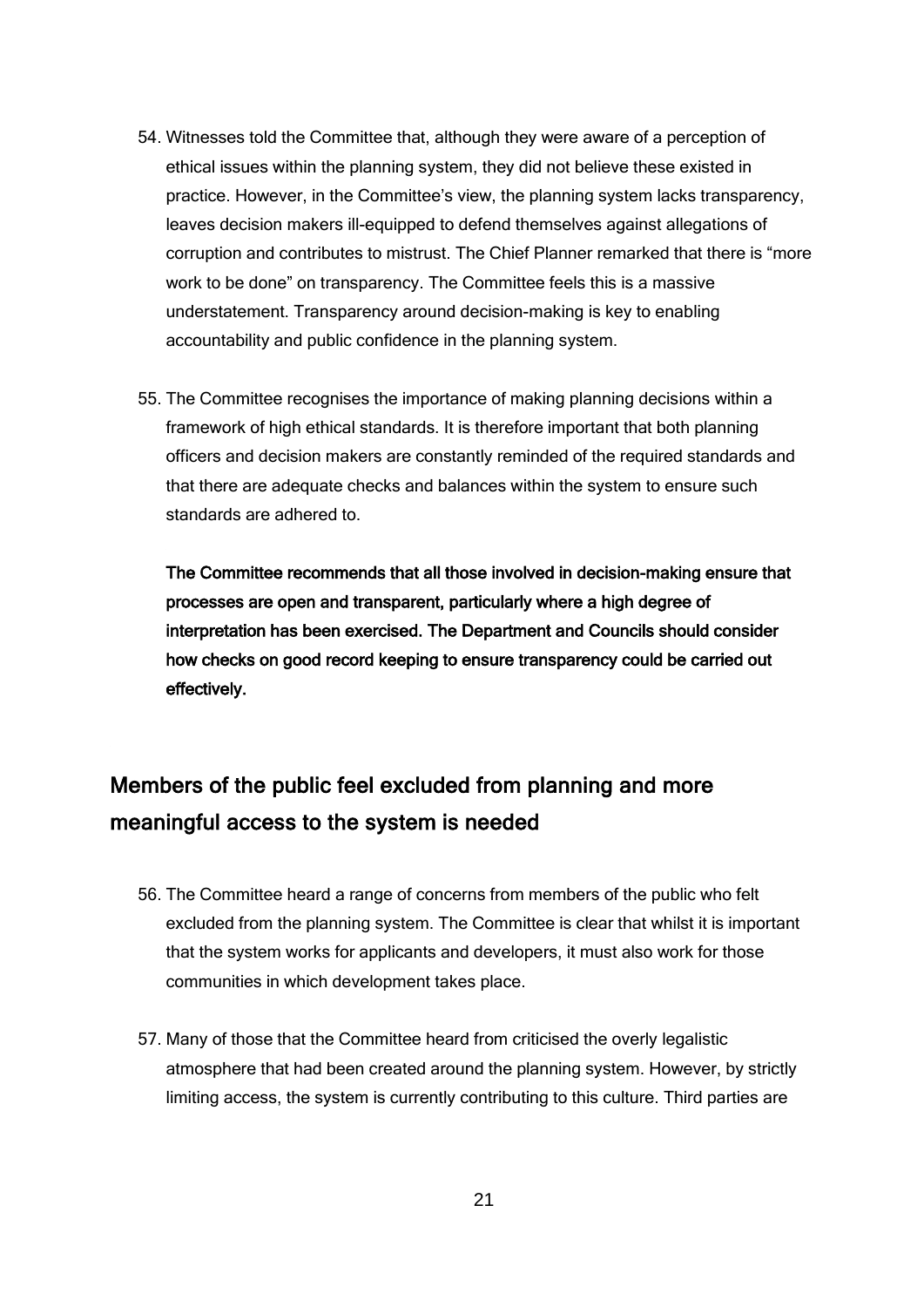left with no option to challenge decisions, other than by pursuing judicial reviews. This is expensive, time consuming and confrontational for all those involved.

58. Many of the responses to the Department's Review of the Planning Act reflected a desire for more access to the planning system, potentially through a new appeals system, or allowing for third party challenge. The Department was not persuaded of the need to make any amendments to the planning appeals process. The Committee recognises that there will be a trade-off between allowing access to the system for third parties and the speed of decisions – but currently the Northern Ireland system appears to have the worst of both worlds.

The Committee recommends that the Department should ensure that there is suitable and proportionate means of engaging with the planning system. This should include a deeper consideration of the appropriateness of limited third-party rights of appeal.

## <span id="page-21-0"></span>The Committee is concerned by how planning is operating for rural housing

- 59. Much of the evidence heard during the Committee's inquiry centred on decisions around rural development and housing. In the Committee's view, some council planning committees appear to be excessively involved in decisions around the development of new single homes in the countryside. The NIAO report notes that, despite often being relatively straightforward, rural housing accounts for 16 per cent of all planning applications but comprises 40 per cent of all overturns. This represents a disproportionate use of planning committee time and resources.
- 60. The Department told us that the Strategic Planning Policy Statement (SPPS) sets out how applications for rural housing should be approached. However, they are concerned that so many of these decisions are not delegated, or overturned and that different decisions are reached.
- 61. The Committee is concerned, based on evidence presented to it, that there appears to be an increasingly fine line between planning committees interpreting planning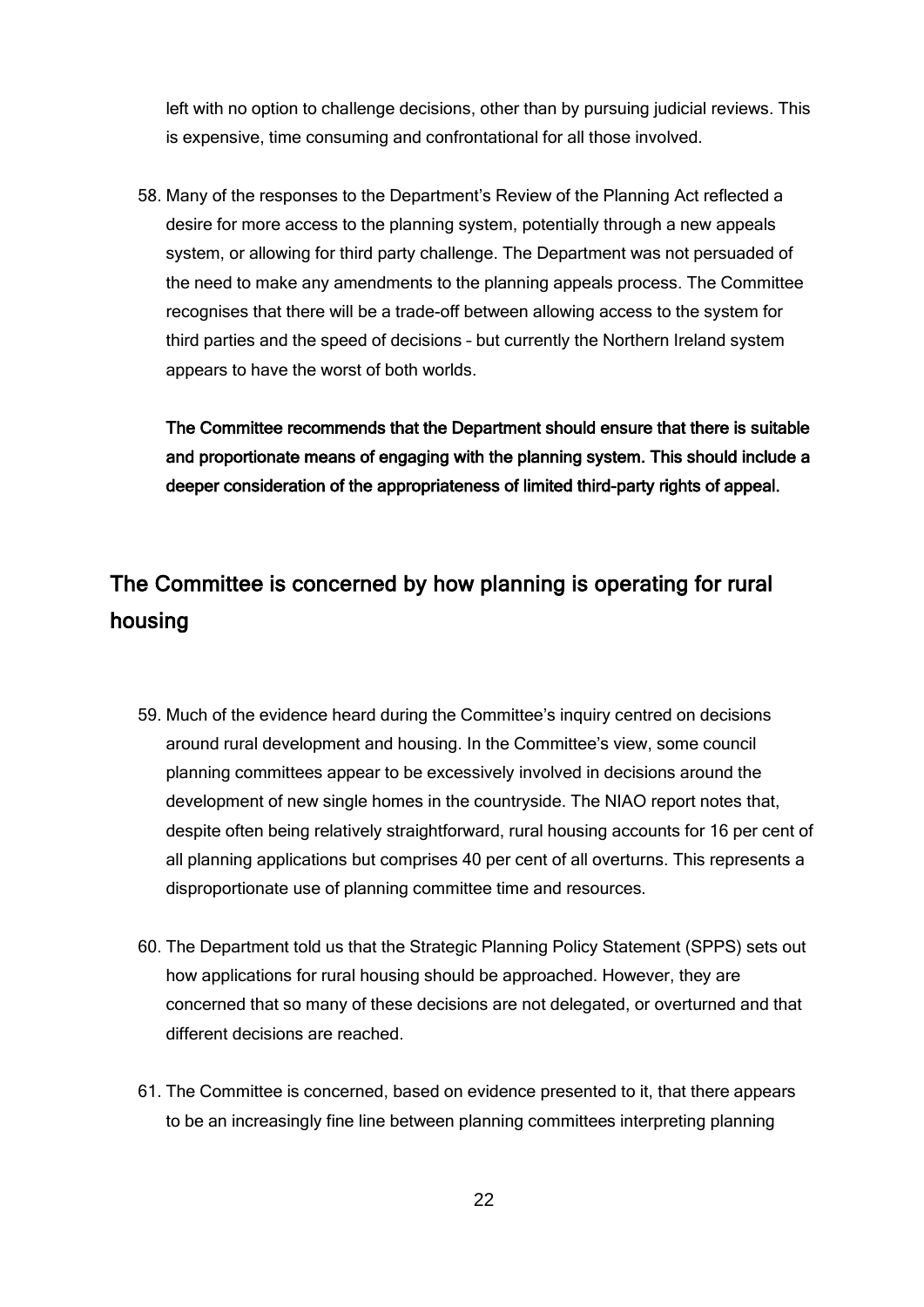policy and simply setting it aside. As a result, these differing interpretations are threatening to create a patchwork of varying rural planning policy across Northern Ireland. The Committee is simply not convinced that what is relevant in one rural area is considerably different to what is relevant in another.

62. The Committee heard about the Department's Planning Advice Note (PAN) which was issued in August 2021 and subsequently withdrawn just over two months later. This was prepared without consultation between the Department and councils. As a result of the Department's approach, relationships have been damaged, confidence in the planning system undermined and inconsistency has been allowed to persist.

The operation of the planning system for rural housing is at best inconsistent and at worst fundamentally broken. The Committee believes that it is essential that policy in the area is agreed and implemented equally and consistently across Northern Ireland. The Department should ensure this is the case.

## <span id="page-22-0"></span>The Department's leadership of the planning system has been weak

- 63. The evidence provided to the Committee by witnesses and in the NIAO report makes it clear that leadership is desperately needed to improve the planning system. The Department isn't providing this. The Committee is very concerned, based on the evidence it has heard, that the Department does not grasp the severity of issues facing the planning system, does not recognise the obvious need for change and has little understanding of its role in implementing change.
- 64. The Department's evidence to the Committee was overwhelmingly focused on process - it highlighted that it had completed 19 out of 30 actions in relation to the planning forum and processed 55 responses for the Planning Review to identify the 16 key issues. The Committee was surprised to learn that the Department has around 80 staff assigned to planning matters. Evidence provided by others noted that the Department exercised a number of checks and balances which appeared to only delay decisions, frustrate the system and its users, and fail to add any value.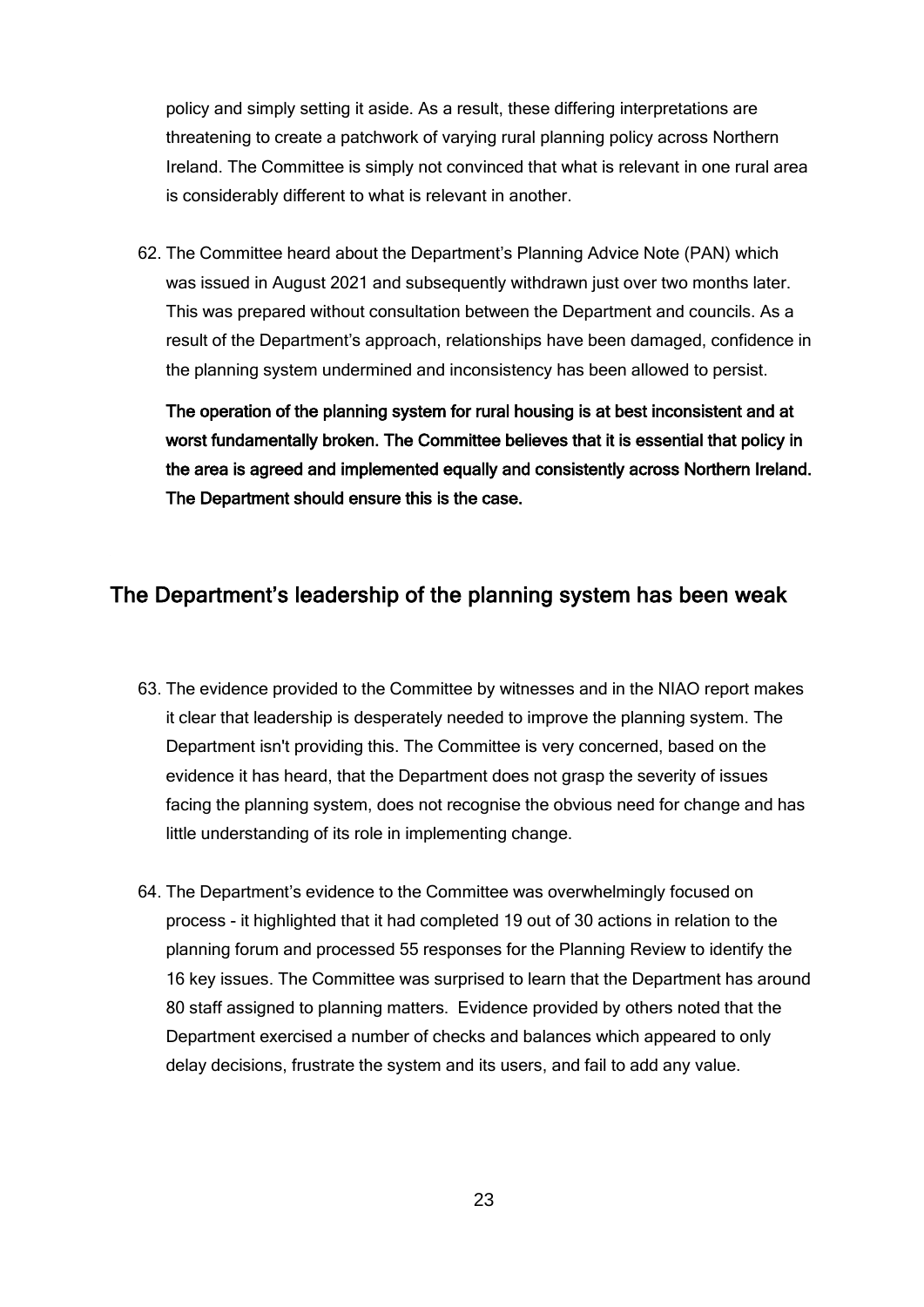- 65. However, at no point did the Department seem to have considered what impact any of this would have on the planning system itself. Rather than providing transformational leadership which would drive the change that is so badly needed, the Department is overly focused on process. Reviewing the Department's role in respect of planning might reduce the need for the large number of staff.
- 66. There are some areas where it is obvious that the Department must take a more proactive leadership role. For example, the Committee heard that legislative change is required on a number of areas, and that the Department is the only body capable of taking this forward, but has made no efforts to do so. The Committee shares some of the witnesses' views that the recent review of the Planning Act was ineffective and that many important issues raised as part of the consultation were not adequately considered by the Department. The Committee notes that because of the timing of the Department's review, any legislative changes will need to wait until the next mandate. Therefore, even the limited changes that the Department has accepted are necessary will not be implemented soon. The Committee urges the Department to drive forward legislative change as a matter of urgency.
- 67. Having heard the Department's evidence, this Committee considers that the Department has been too remote in its oversight of the planning system and is not confident that the Department is providing the leadership that will drive the necessary transformational change.

The Committee recommends that the Department urgently considers how it exercises its oversight of the planning system. In the Committee's view, this must be accompanied with a cultural change. Intervention should be to support delivery and to make improvements. The current minimal approach is no longer sustainable.

## <span id="page-23-0"></span>The planning system has been slow to respond to quality issues

68. The Committee has significant concerns around the evidence it heard of widespread issues with the quality of applications entering and progressing through the planning system. Allowing poor quality applications into the system risks poor quality development. This is storing up issues for Northern Ireland's future. A poor planning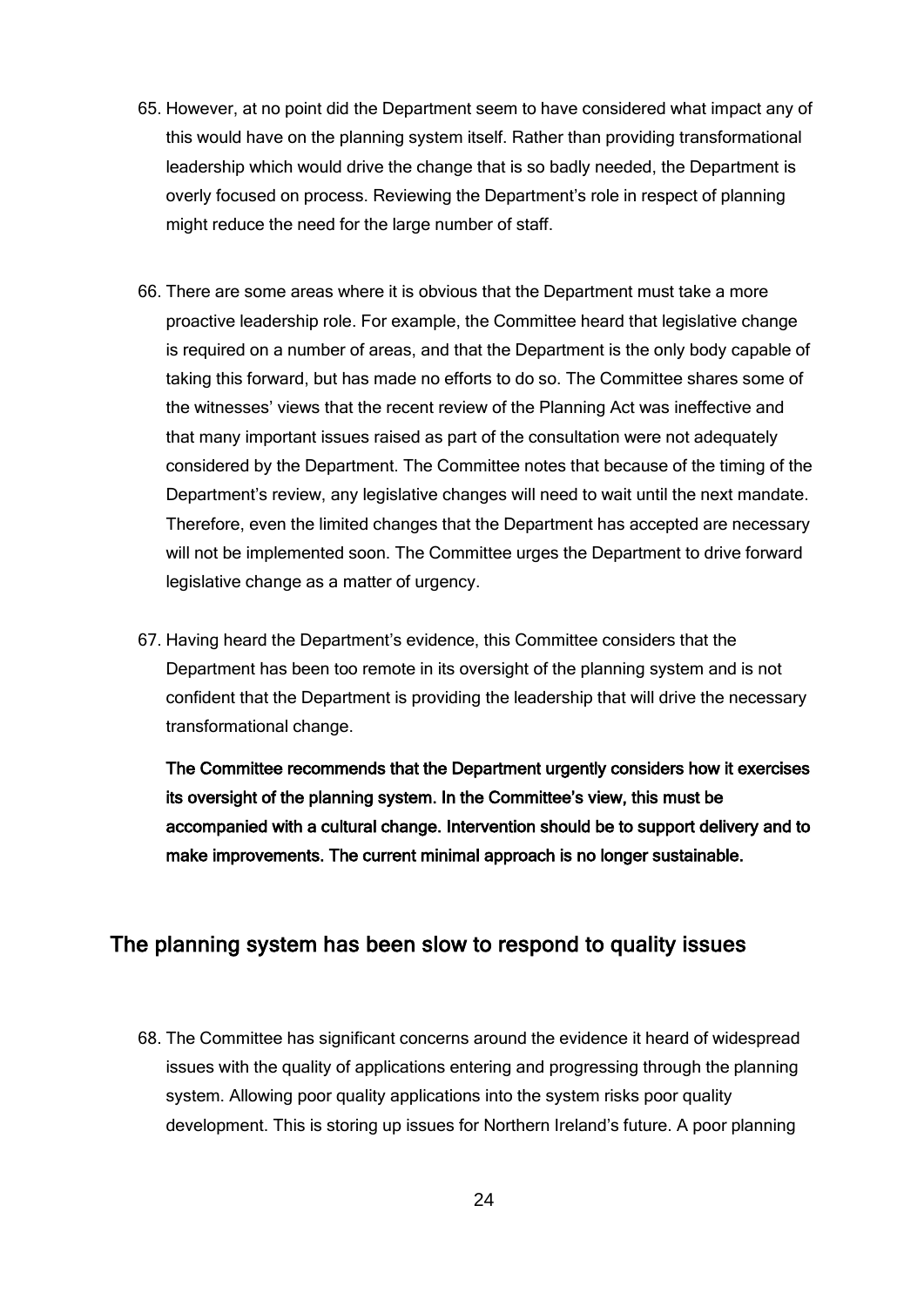system will not only cost Northern Ireland today, but will have a long-lasting negative impact over many years to come.

- 69. The Committee can see little evidence of changes implemented to improve the planning system to date, and often there has been inertia on effecting change that would improve the system. An example of this is the validation checklist. Councils have been asking the Department to put this on a legislative footing since 2016, and yet nothing has happened. The Committee, however, was unconvinced by evidence provided by local government representatives that councils were unable to take independent action on this issue.
- 70. The Committee heard that there is strong evidence that validation checklists will improve the quality of applications, however most councils haven't attempted to implement these as they would be voluntary. The Committee can't understand the reluctance around making basic changes, despite the positive experience of the one council who had implemented a checklist. It is difficult to escape the conclusion that the Department's inaction is being used as an excuse and councils are pre-empting reasons for failure rather than learning from good practice elsewhere and trying to implement it.

The Committee recommends that the Department and local government should implement immediate changes to improve the quality of applications entering the system. Whilst this may require legislative change, we do not believe that this should be an excuse for delay.

- 71. As well as allowing poor quality applications in, the system as currently designed, allows serial amendments at every stage of the process, right up to appeal. The Committee heard that dealing with poor quality applications clogs up the system and professional planners are constantly "firefighting". Addressing these issues could free up staff time to process applications in a more timely manner.
- 72. The Committee believes that a properly functioning planning system should encourage quality, however as it stands, there is no mechanism at either end of the system to do so. In addition to there being no robust mechanism to stop poor quality applications entering the planning system, the Committee heard that planning authorities do not review the outcomes of past decisions, despite this being Departmental guidance. The Committee was therefore left with the impression of a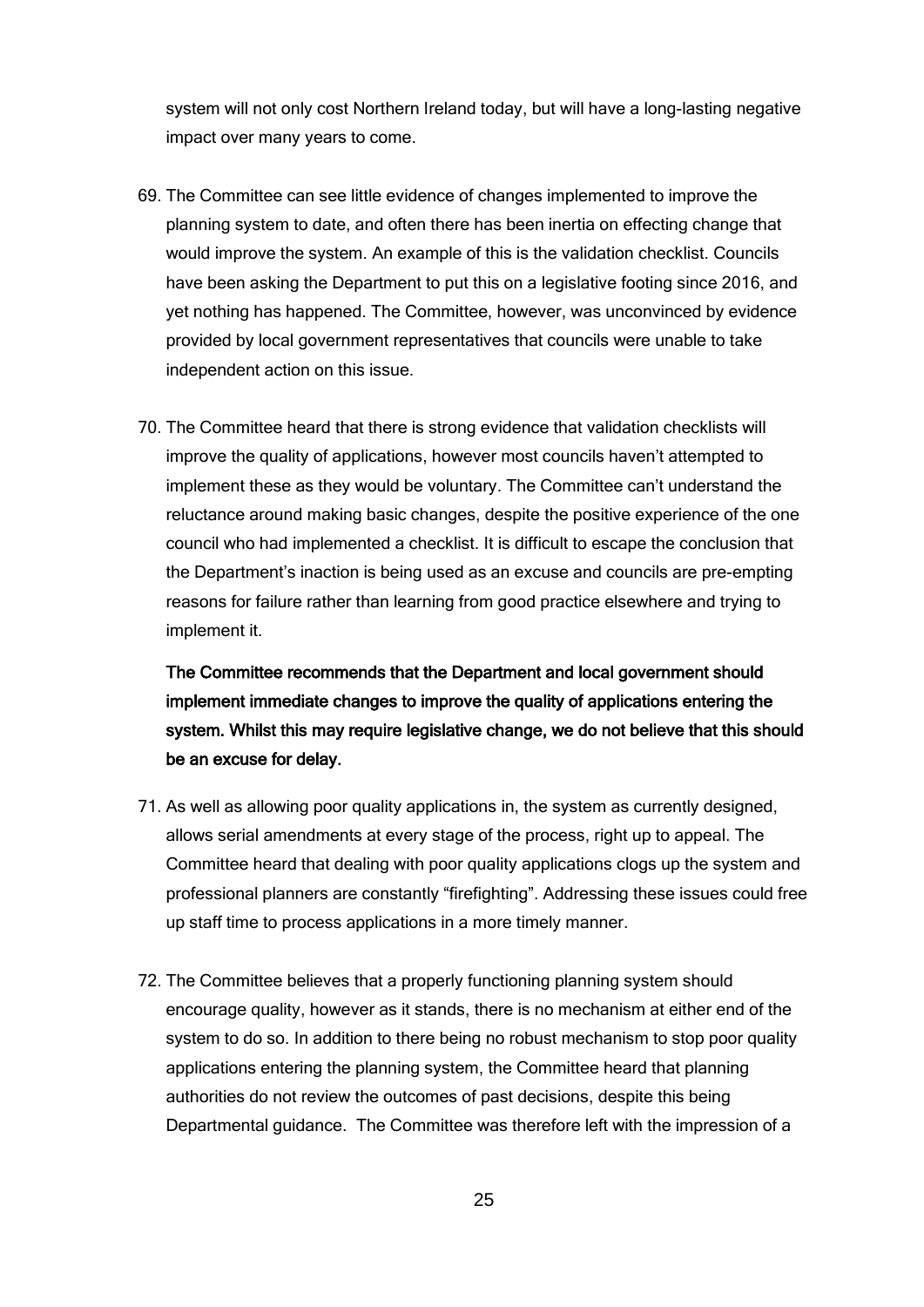system that has little interest in the impact of its decisions and learning from experience.

The Committee recommends that planning authorities regularly review past decisions to understand their real-world outcomes, impact on communities and the quality of the completed development.

# <span id="page-25-0"></span>The current funding model does not recognise the value of the planning system and is not financially sustainable

- 73. The planning system plays a key role in economic development, shaping communities and protecting the environment and its value should be assessed in this context. It is therefore vital that it is financially sustainable. The Committee heard evidence that the current funding arrangements do not properly recognise the potential of the planning system as an economic enabler and public service and that the gap between income and expenditure has grown so large that the system is becoming financially unsustainable.
- 74. Local government witnesses told the Committee that, despite assurances, planning did not transfer to councils as a cost-neutral service in 2015 and that the funding package was insufficient to meet the costs of running the planning service. The shortfall in funding has continued year-on-year, with additional costs borne by councils, as opposed to any additional central government funding or meaningful uplift in planning fees. The NIAO reported that the gap between costs and income has risen from £4.1 million in 2015-16 to £8.2 million in 2019-20. The Committee was also concerned to hear that the true costs of the LDP process have not yet been fully realised, and this will also have an impact on councils' finances.
- 75. The Committee was disappointed to hear that the devolution of planning to local government hasn't yet achieved any economies of scale. Witnesses told the Committee that insufficient budgets and inappropriate staffing models from the point of transfer made this almost impossible and that funding models needs to be overhauled before any improvement will be seen.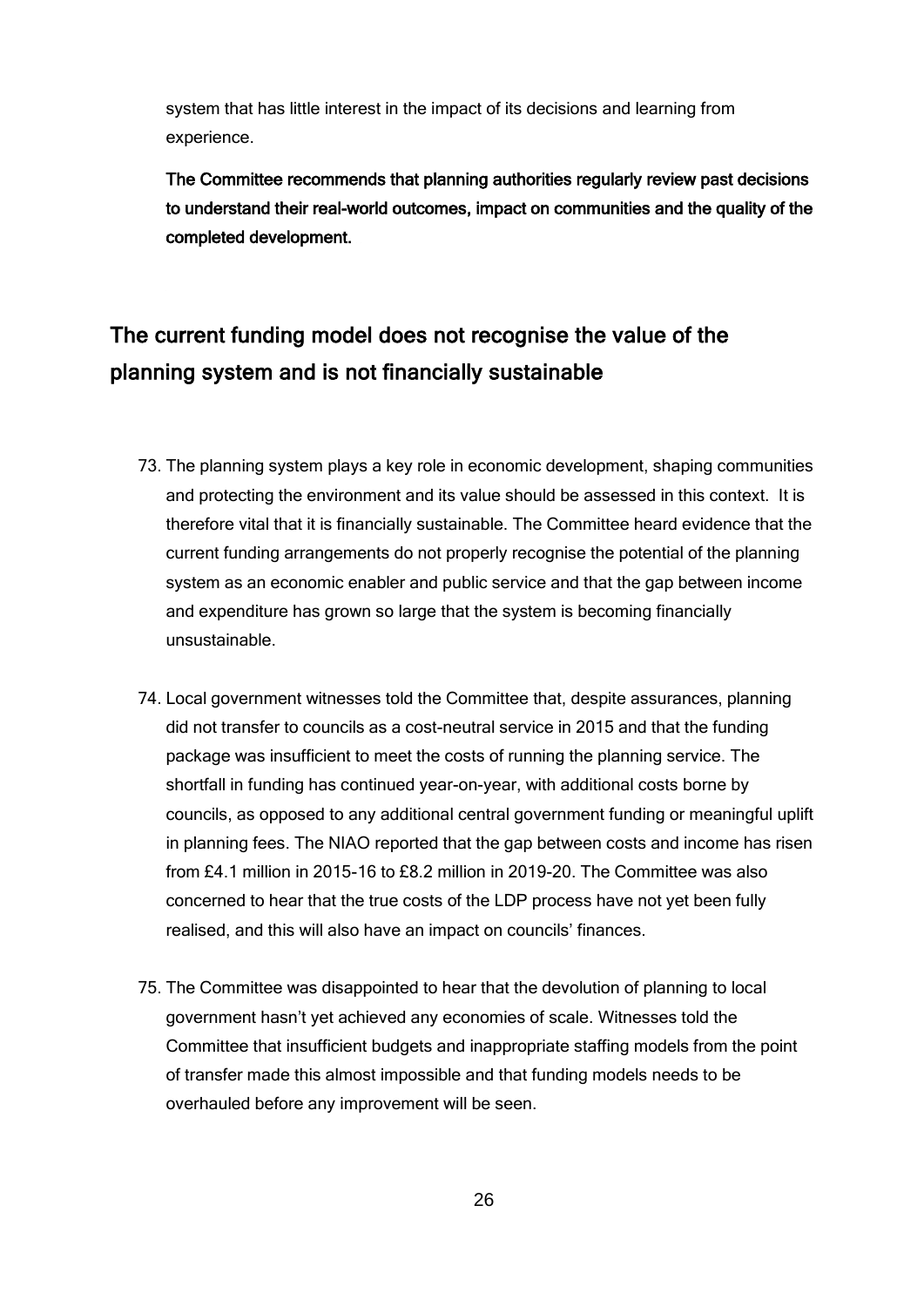76. Since 2015, planning fees have increased once, by around 2 per cent. Any further changes to planning fees will require legislation to be brought through the Assembly. The Committee heard that applicants are generally willing to pay higher fees in return for a better and more efficient service. The Committee was also told that resources are one of the major constraints in processing applications. The solution is frankly self-evident and the Committee struggles to understand how this hasn't been progressed by the Department. In the Committee's view, the Department has paid insufficient attention to ensuring that the planning fees it sets reflect the needs of the system. It is hugely frustrating that there will not be a chance to address planning fees until the next mandate. Bringing forward this legislation should be an urgent priority for the Department.

The planning system must be financially sustainable and this requires an appropriate, long-term funding model. The Committee recommends that all those involved in delivering planning work together to achieve this. In the short term the Department should take the lead on bringing forward legislation on planning fees as a matter of urgency.

# <span id="page-26-0"></span>The planning system is badly fragmented and this hampers effective delivery

- 77. The Committee views the operation of the planning system as one of the worst examples of silo-working that it has come across. Despite an urgent need for better performance, there appears to be a lack of joined-up working between central and local government, silos within statutory consultees, a lack of co-operation amongst local councils, and even silos within the Department itself. Despite this, the Committee was surprised to hear from the Department's evidence that it felt it had been working collaboratively on multiple levels and multiple aspects. In contrast, councils told the Committee that they felt there was a level of mistrust and, that seven years into the system, this needed to change.
- 78. Departmental witnesses frequently referred to the work of the Planning Forum, however there was little evidence presented of tangible outcomes achieved. The Committee was surprised to learn that only three councils were represented on the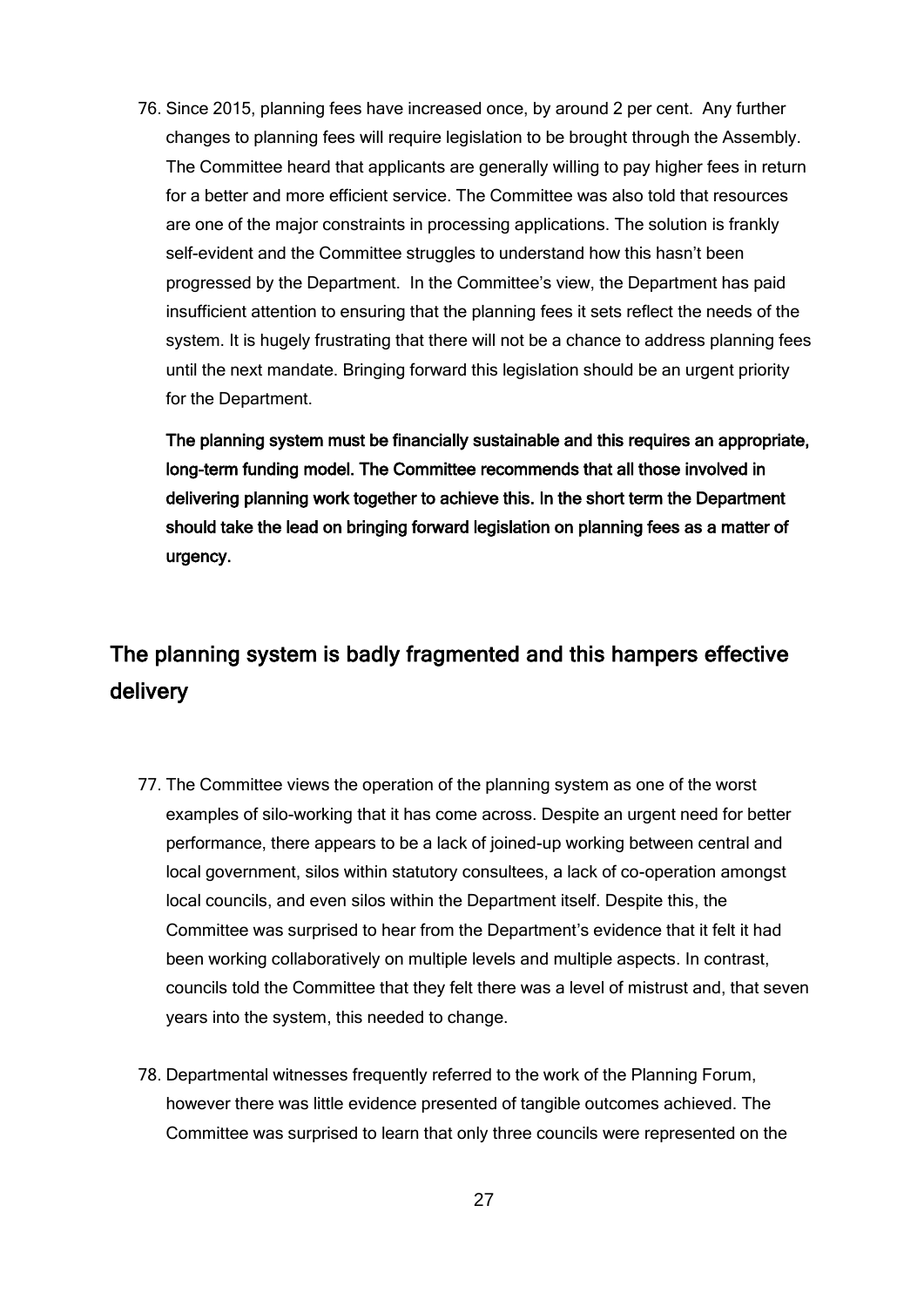Forum, and that they were only invited to participate a year after it was established. The Committee is also concerned that the Department believes they have already brought everyone involved in the system together despite there being no representation from many of those who are essential to the system – councillors, developers or local communities. This is not an inclusive, joined-up approach to service improvement and must improve.

- 79. The Committee was disappointed to learn that one of the poorest performing statutory consultees, DfI Rivers, is part of the Department for Infrastructure. Such a failure within the Departmental boundary gives the Committee reason to question whether the Department fully grasps the consequences of its own actions or indeed the importance of the planning system. More generally, the Committee is concerned that, despite what it was told by the Department about the significant work ongoing with statutory consultees, there is no improvement in performance. The existence of a silo culture amongst consultees is also a significant concern, particularly the evidence that some consultees are protecting their own organisation's performance to the detriment of the overall system. This is not acceptable and urgent remedial action must be taken.
- 80. Within both statutory consultees and local government, we have also seen silo thinking predominate. The Committee has heard that some consultees have sought to protect their own performance, at the expense of the performance of the system as a whole. Likewise, the Committee remains highly concerned at one council implementing its own IT system and the consequences this will have for the rest of the planning system in Northern Ireland.
- 81. The consequences of silo working were laid bare in the evidence provided to the Committee. Professional planners were spending much of their time dealing with enquiries and chasing responses to applications that should have been progressed. Unbelievably, the Committee heard evidence that this was likely to represent much more than 40 per cent of planners' time. This is bad for the users of the system, bad for those employed by the system and bad for Northern Ireland. It must improve.
- 82. The Committee has also been left with the belief that not only is there a silo-mentality, but a strong sense of "us" and "them". The Committee was particularly alarmed by the case of Knock Iveagh where the council and the Department are in the midst of a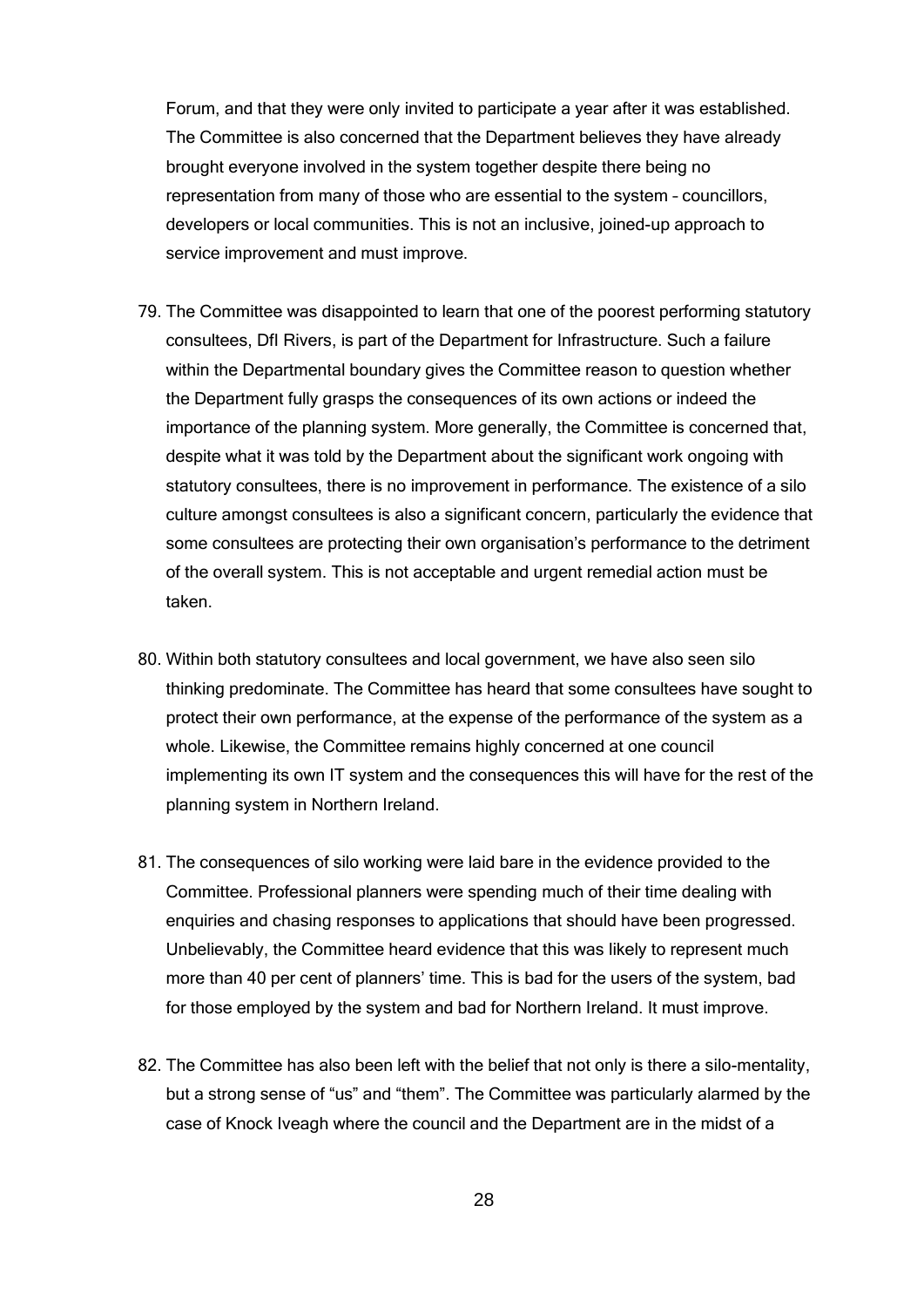legal dispute. This is a stark example of where two parts of the planning system are at odds with each other rather than working in the interests of the system as a whole. This could and should have been avoided. The Committee is incredulous to learn that the costs of legal action to date, between two public sector bodies, have significantly exceeded what it may have cost to resolve the issue at the very outset.

83. The Committee believes that there is an urgent need for a cultural change in the way in which central and local government interact. The successful delivery of any service, but especially planning, will necessitate both the Department and councils collaborating as equal partners. More effort is needed from all those involved to work in a more productive way.

There is a fundamental need for a cultural change in the way local and central government interact around planning. Whilst cultural change will take time, this should be reflected immediately in a more inclusive planning forum which includes representation from developers and communities.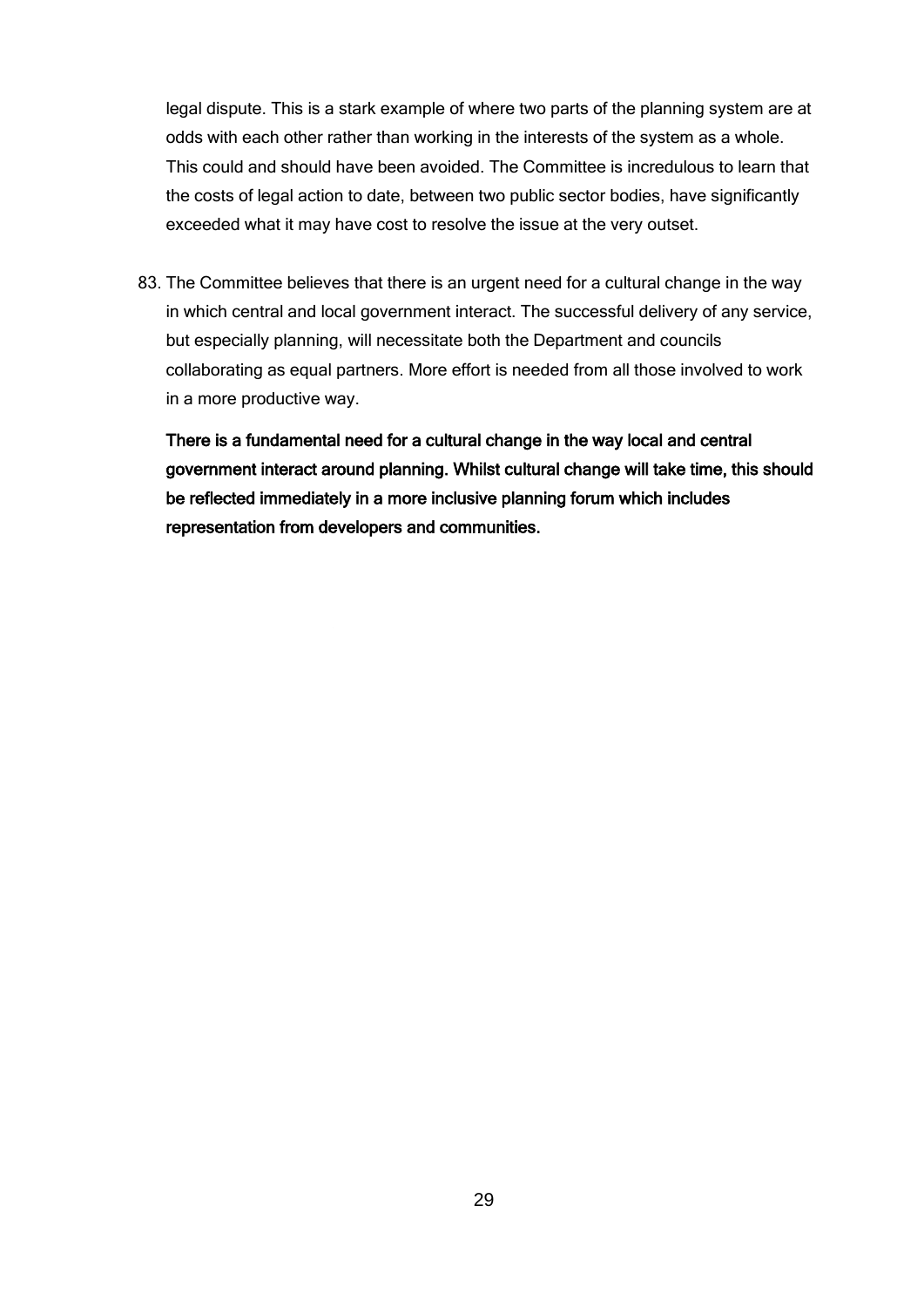# <span id="page-29-1"></span><span id="page-29-0"></span>Links to Appendices

## Appendix 1: Printable version of Report

Download a printable version of this report [SELECT TEXT AND INSERT LINK]

## <span id="page-29-2"></span>Appendix 2: Minutes of Proceedings

View Minutes of Proceedings of Committee meetings related to the report [SELECT TEXT AND INSERT LINK]

## <span id="page-29-3"></span>Appendix 3: Minutes of Evidence

View Minutes of Evidence from evidence sessions related to the report [SELECT TEXT AND INSERT LINK]

## <span id="page-29-4"></span>Appendix 4: Correspondence

View Correspondence issued and received

## <span id="page-29-5"></span>Appendix 5: Other Documents relating to the report

View other documents in relation to the report [SELECT TEXT AND INSERT LINK]

## <span id="page-29-6"></span>Appendix 6: List of Witnesses that gave evidence to the Committee

- Mrs Katrina Godfrey, Department for Infrastructure
- Mr Angus Kerr, Department for Infrastructure
- Ms Julie Thompson, Department for Infrastructure
- Ms Alison McCullagh, Society of Local Authority Chief Executives Northern Ireland (SOLACE)
- Ms Kate Bentley, Society of Local Authority Chief Executives Northern Ireland
- Councillor Steven Corr, Northern Ireland Local Government Association (NILGA)
- Councillor Robert Irvine, Northern Ireland Local Government Association
- Ms Karen Smyth, Northern Ireland Local Government Association
- Mr Kieran Donnelly, Northern Ireland Audit Office
- Mr Stuart Stevenson, Department of Finance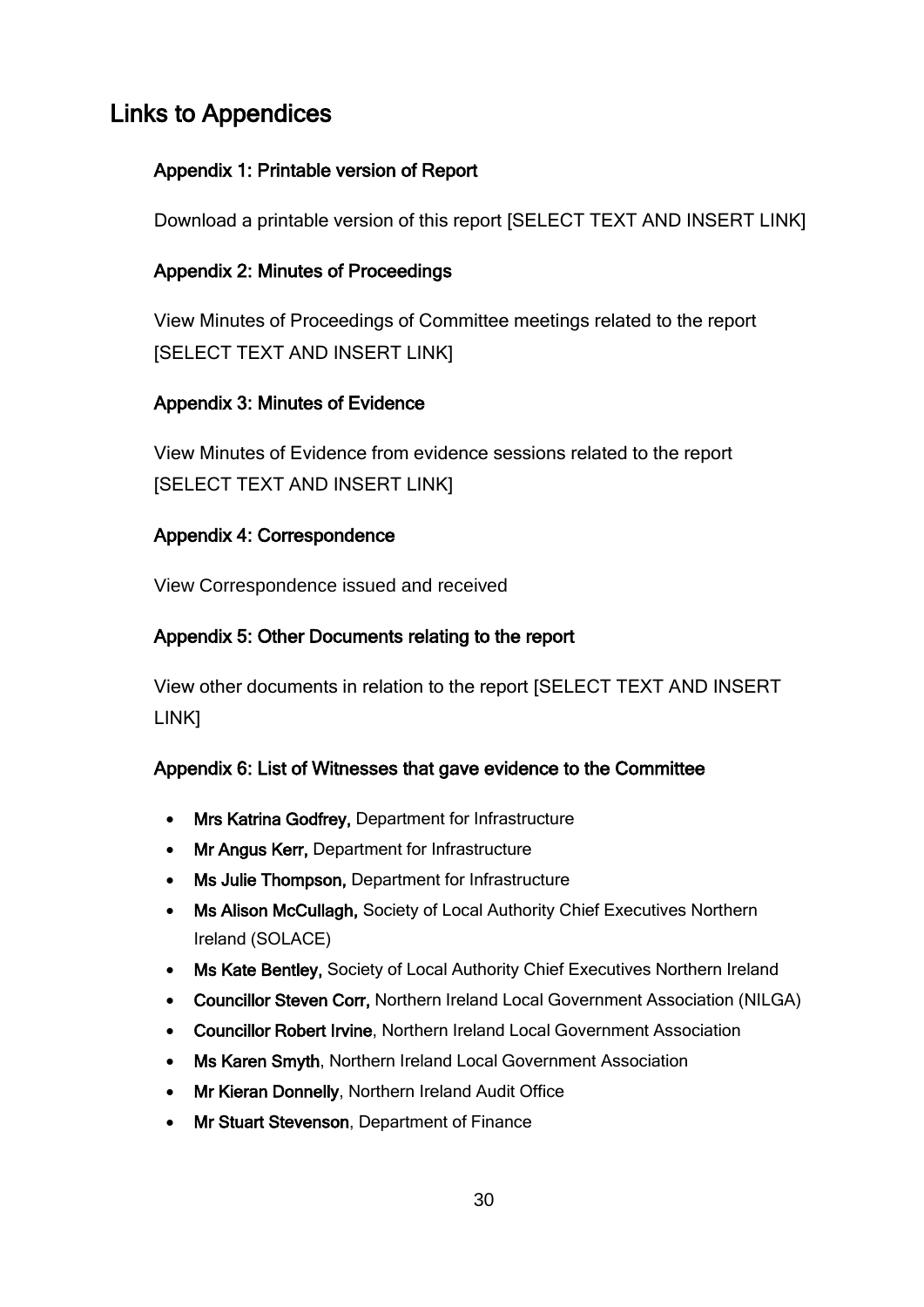- Ms Nuala Crilly, The Gathering
- Mr Dean Blackwood, The Gathering
- Ms Anne Harper, The Gathering
- Mr George McLaughlin, The Gathering